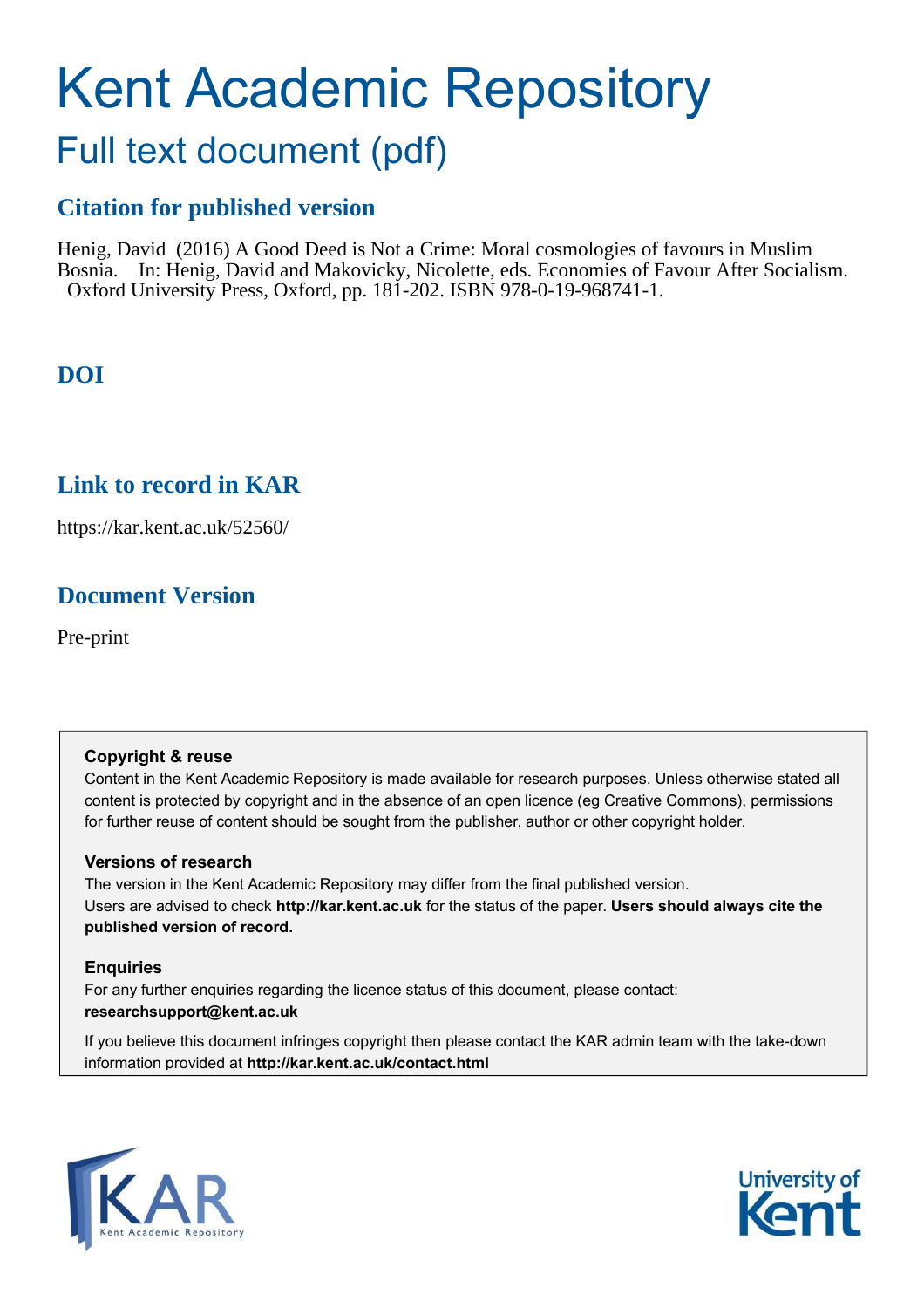# **9**

# **A Good Deed is Not a Crime**

Moral Cosmologies of Favours in Muslim Bosnia

*David Henig*

On 18 August 2012 the grand mufti of the Bosnian Islamic Community, Mustafa ef. Cerić delivered his last public sermon before he stood down after nearly two decades in the position.<sup>1</sup> The sermon marked the end of the holy month of Ramadan and the beginning of the joyful *bajram* feast. The sermon was later interpreted by commentators as a series of the grand mufti's personal reflections on the development of post-socialist and post-war Bosnian society, and the moral role of Islam within it.<sup>2</sup> It also, however, offered an interesting perspective on the debates addressed in this book, including corruption, informal economy, and favours, and the need to critically re-imagine analytical frameworks that dominate these debates. The main message of the sermon was to outline a positive ten-point programme for the spiritual and moral regeneration of Bosnia-Herzegovina after the violent disintegration of socialist Yugoslavia in the 1990s. Point four of the outlined programme is particularly significant for the argument I develop in this chapter. Here, the grand mufti attacked the widespread bribery (*mito*) and corruption practices (*korupcija*) in Bosnian society as a problem of moral responsibility and Islamic ethics, namely as a problem between *halal* (lawful) and *haram* (unlawful), between moral and immoral conduct.

<sup>&</sup>lt;sup>1</sup> The speech is available at <http://www.rijaset.ba/index.php?option=com\_content&view= article&id=14908:bajramska-hutba-reisu-l-uleme-1&catid=203:mina-vijesti-kat&Itemid=459>. Accessed 4 July 2016.

 $2$  I use the two prefixes 'post' deliberately as they play an important temporal framework in the mufti's argument.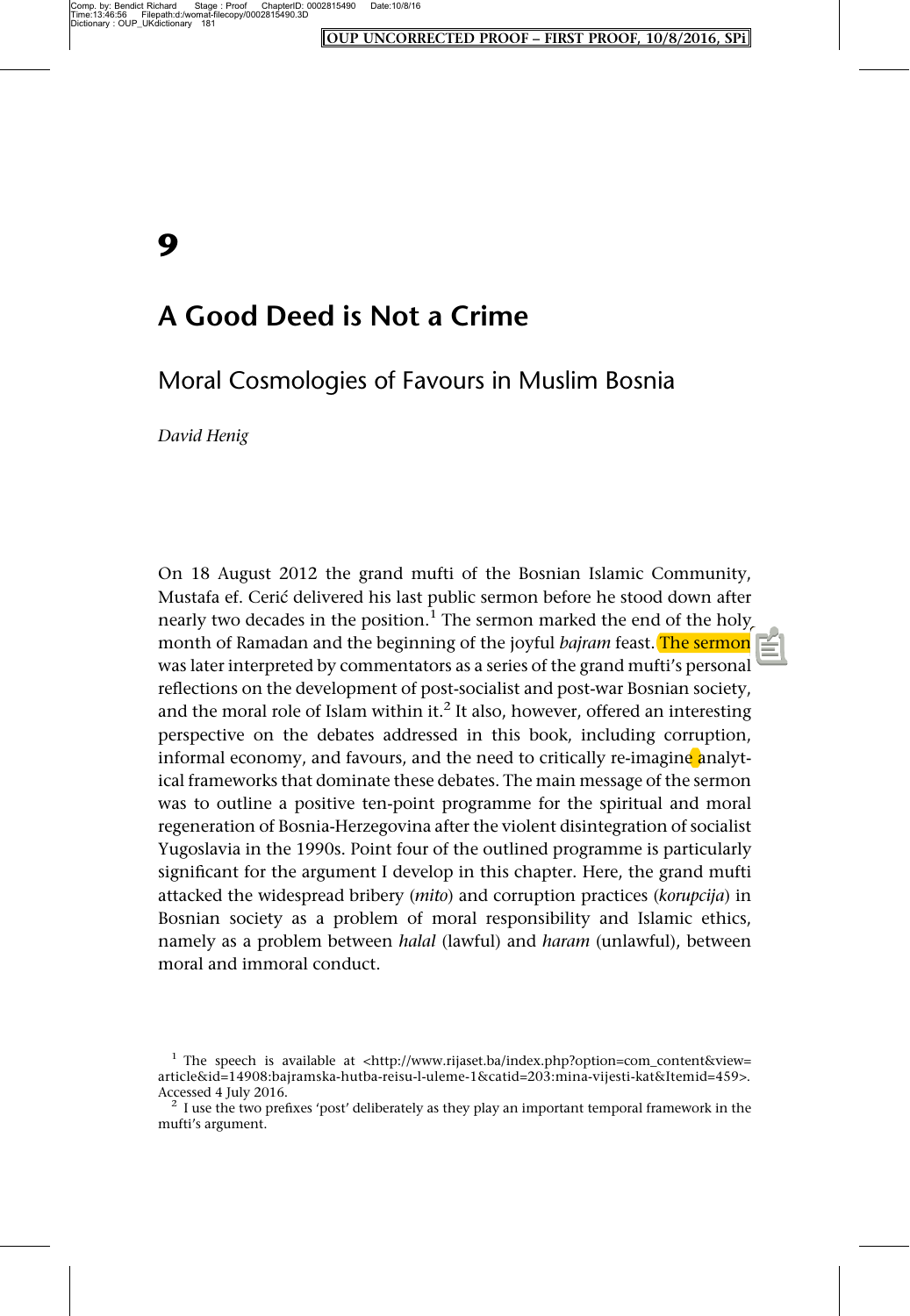## **David Henig**

While the grand mufti was delivering his fierce words, I was in a Muslim village in the Zvijezda highlands in Central Bosnia. $^3$  Together with half a dozen male villagers we were sitting in the house of Zahid,<sup>4</sup> <mark>and</mark> enjoying sweet Bosnian coffee and gorging ourselves on baklava after a month of fasting. We turned our attention to the television as the grand mufti moved on in his speech to critique decaying moral values in contemporary Bosnian society. The grand mufti then placed himself on a pedestal as the moral guarantor of all Bosnian Muslims at home and the diaspora, and appealed for a return to the appropriate moral values and traditions embedded in Islam as a solution to all problems in the country. As he spoke these moralizing words, our host Zahid pointed at the grand mufti on the screen and shouted 'Imams and Orthodox priests are the greatest thieves' ('*Hodže i popovi najveći lopovi*<sup>'</sup>). Then he added and gestured 'the mufti has some in his pocket'. referring to corrupt money. Everyone in the room burst into laughter, and the joke earned Zahid another piece of sweet baklava from his wife, confirming his reputation as a dangerous joker, and a sharp critic of Bosnian post-war politics.

This fieldwork vignette succinctly captures a common moral dilemma that overshadows the ways in which Bosnian Muslims debate and evaluate the economy and politics in Bosnia-Herzegovina today. On the one hand, the vignette illustrates the zeitgeist of life in post-socialist, post-war Bosnia-Herzegovina in which issues of bribery, corruption, nepotism, unemployment, heavy indebtedness, and uneven economic development are part of everyday reflections on the Bosnian state and politics. One can encounter them during conversations everywhere, and across all categories of social actors, in rural and urban areas alike. In the village where Zahid was living, the level of unemployment has been consistently high for years, and six out of ten men are without any regular job and income. For villagers like Zahid, the post-war years have made for a daily struggle to survive as one needs to constantly negotiate and renegotiate how to get by, have enough means to send children to the municipal school, feed the family, and pay the highinterest microloans that plagued the country (Jasarevic 2012). 'You have to live', meaning 'you need to get by', is a common expression villagers frequently use when reflecting on such struggles. For Zahid and his fellow neighbours, 'to get by' has meant being involved in a number of activities over the past two decades, ranging from working on construction sites in Bosnia-Herzegovina, Azerbaijan, and Kazakhstan and illegal timber extraction

 $^3$  Since I have carried out fieldwork chiefly in Central Bosnia, I shall use Bosnia when referring to my ethnographic field sites, and Bosnia-Herzegovina when referring to the general context in which my ethnography is situated.

<sup>&</sup>lt;sup>4</sup> Names and details have been changed to protect the identity of individuals.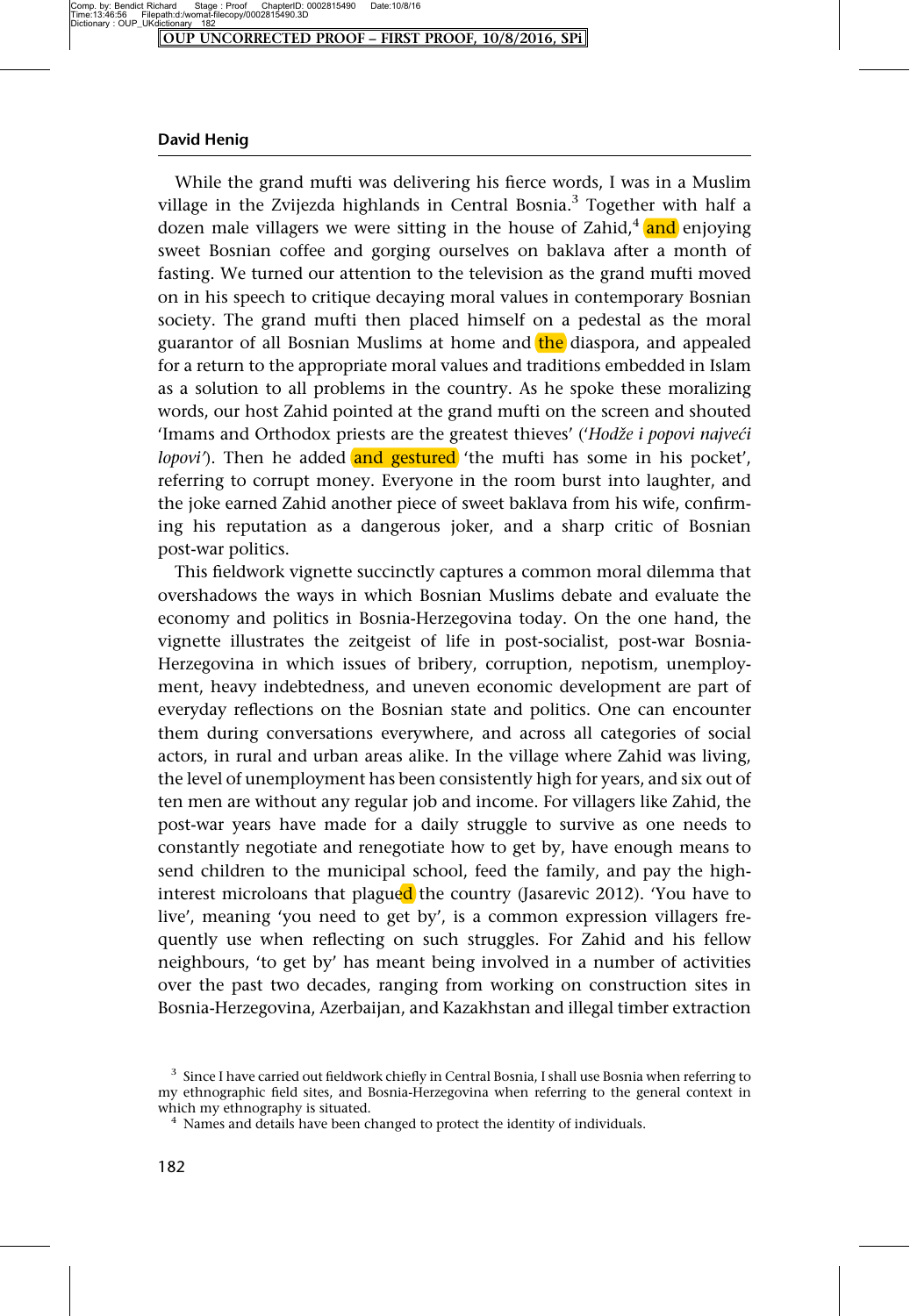to illicit employment at local sawmills and bartering locally produced dairy for various commodities with occasional traders who pass by the village. 'You have to live', villagers also often added after describing how they negotiated a deal through small illicit payments, or when asking for forgiveness after being caught by police during illegal timber extraction.

On the other hand, the idiom 'you have to live' also illustrates villagers' questioning of and reflections on their individual actions, and the evaluation of such actions as framed within particular moral registers. And here the moral dilemma emerges. Zahid as well as other villagers were all in agreement with the grand mufti that one ought to live the moral (*halal*) way and avoid any illicitness in order to be a good Muslim. The villagers often asked how one can be simultaneously a good Muslim and get by without losing a sense of selfworth and dignity in the eyes of fellow consociates and the Almighty if 'to get by' in post-war Bosnia-Herzegovina included potentially immoral and certainly illegal actions. When looking at 'favours', this moral ambiguity in the lives of village Muslims in Bosnia-Herzegovina becomes useful to our thinking.

The outlined moral dilemma thus leads me to the heart of this chapter. I will explore the relationship between the notions of corruption, bribery, and favours, and Muslim moral imagination and ethical conduct. Specifically, this chapter juxtaposes and analytically distinguishes between normative discourses on illicit economic practices and instances of doing favours in three ethnographic contexts. These are education, mediating job access, and the negotiation of legality and illegality with the state. The negotiation of the line between morally (*halal*) acceptable conduct and immoral (*haram*) conduct in the day-to-day struggle for life often requires favours or kickbacks. This is not a morally clear-cut matter for villagers, but a matter of constant evaluation and judgement. Hence I move my argument from the politicaleconomy approach that often dominates in the literature, towards the ethical dimension of everyday life that has recently developed in anthropology (e.g. Al-Mohammad and Peluso 2012; Laidlaw 2014). As Michael Lambek (2010) persuasively argues, ethics is intrinsic to the human condition, actions, and sociality rather than constituting any encompassing system of clear-cut rules, prescripts, or beliefs (see also Laidlaw 2014). A shift in the perspective towards the ethical dimension of 'doing favours' enables us to appreciate that one cannot fully know what one means, says, or does in ongoing clarifications, evaluations, and judgements, as these are negotiated and renegotiated in interactions with others through the flow of life (Carrithers 2005; Keane 2014; Lambek 2010).

In the debates on what constitutes a favour, as many chapters in this book discuss, emphasis is often placed on social exchanges, that is, how connections are established or maintained to facilitate  $\alpha$  (illicit) service (Ledeneva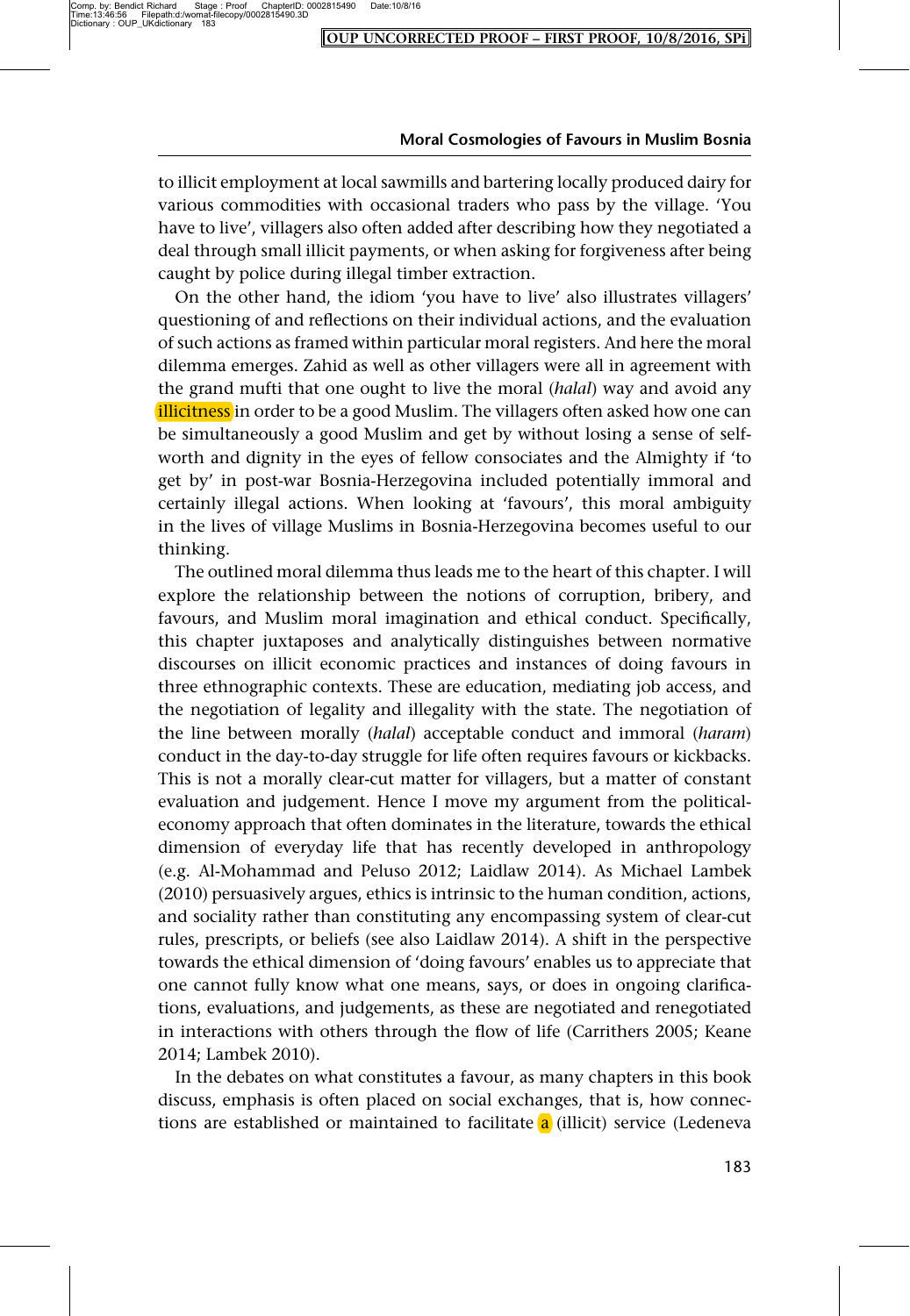## **David Henig**

1998; this volume). What is often neglected is an exploration of the question of how decisions to participate in such forms of exchange are made in the first place. The decision of whether to ask for, or for whom one will do, a favour is contingent rather than prescriptive, and often requires judgements over whether to do it for *that* person in *that* situation or not. This is an inherently ethical problem that reminds us of the moral issues inherent in what is conventionally labelled 'economies of favours', and which I address in this chapter. In so doing, I will suggest that one way of looking at the ethical dimension in exchanges of favours is through the economy of good deeds as understood in the context of Muslims' moral imagination. Before I do so, however, let me return to the grand mufti's speech for a moment.

# **From Economies of Favour Towards an Economy of Good Deeds**

According to the grand mufti, the overall rebirth from the post-socialist and post-war economic and moral decline lies in re-establishing the boundaries between *haram* and *halal*, that is, between the immoral and moral in people's everyday conduct. Such an appeal is not just a kind of a theological or moralizing discourse advocated in the public. On the contrary, I suggest that by paying attention to the use of the moral categories of *halal* and *haram* we can shed a different light on the debates about corruption and favours in a post-socialist context and beyond, namely from the perspective of vernacular moral cosmologies and how these are instantiated and negotiated in quotidian ethical conduct. Indeed, the great majority of debates on illicit economic practices and moralities under post-socialism are conventionally framed to conform to ethnocentric models of civil society, social capital, shortage economy, and the like (Lowell 2005). Others have glorified informal economies and favours as an autonomous sphere of action and conduct, resisting the state. Be that as it may, such debates reproduce to a certain extent the Cold-War ethnocentric perspective by employing the distinction 'formal/ informal', which reproduces the West/East divide in one way or another, as a starting point of analysis instead of problematizing such analytical categories in the first place (Makovicky and Henig, this volume; for a substantial critique see Creed 2011).

In his splendid ethnography on revitalized mumming rituals in rural Bulgaria, Gerald Creed (2011) has forged a path to move away from such a framework. For Creed, it is the ritual action that works as a way to challenge the dominating ethnocentric analytical perspectives on the grassroots economies and moralities after socialism. Similarly, Chris Hann (this volume) offers a different perspective by examining the gift exchange of *pálinka* (homemade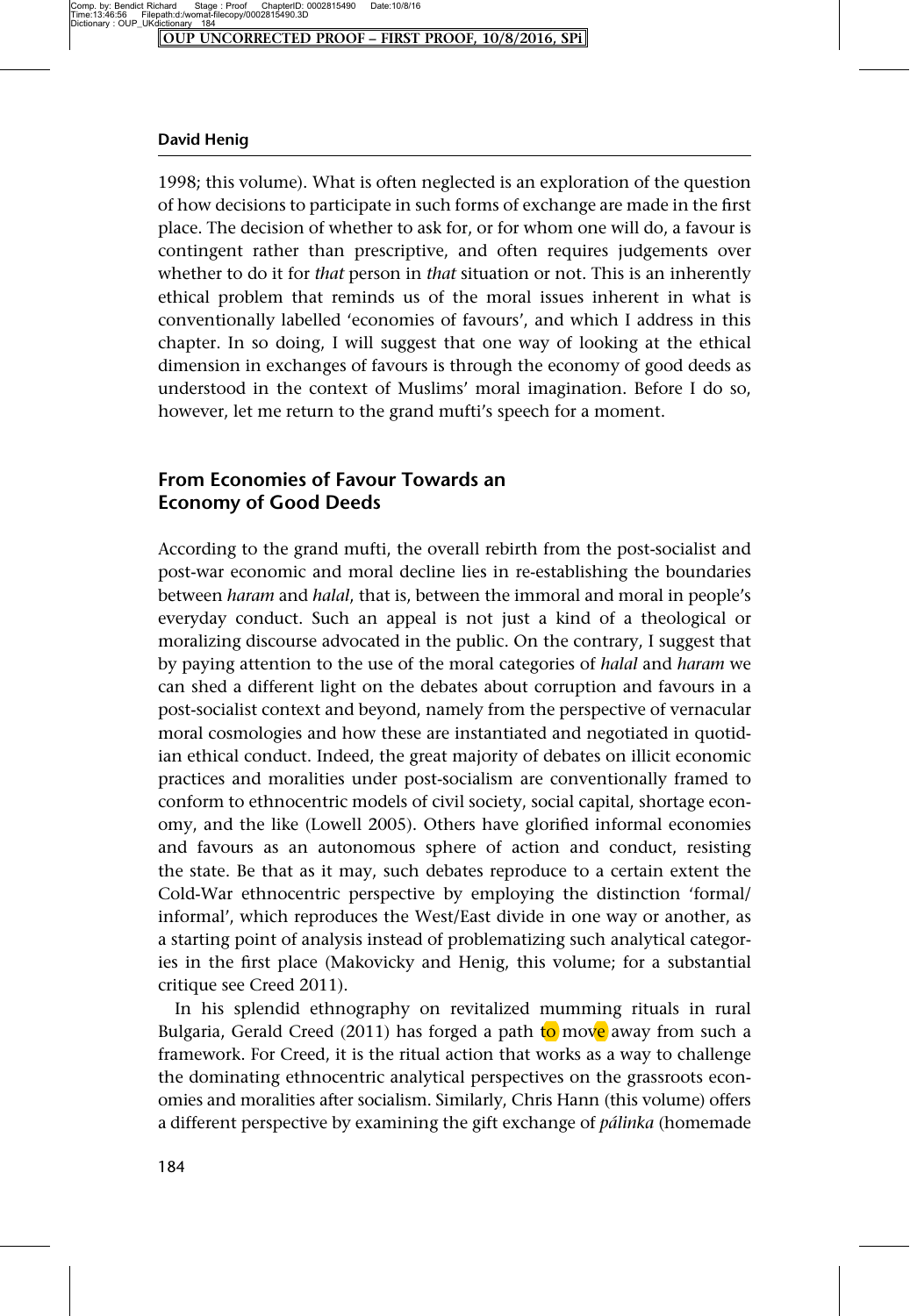brandy) in Hungary in a *longue durée* framework, rather than treating it simply as a product of the shortage economy during socialism. This chapter follows a similar critical path. It takes seriously the notions of *halal* and *haram* as a grassroots perspective on Muslim moral imagination underlying the spheres of exchange and value, and how these notions are instantiated and negotiated in everyday ethical conduct.

As I have argued elsewhere at length (Henig, n.d.), among village Muslims in Bosnia-Herzegovina the moral categories of *haram* and *halal* are significant conceptual operators in vernacular Muslim cosmologies that inform the notions and conceptions of what it means to be a good Muslim and live a good Muslim life. The two moral categories interconnect multiple domains of value and exchange instantiated in a specific moral aesthetic of generosity that I describe as *halal* economies. In the Central Bosnian highlands, where I have carried out the bulk of my research, being a good Muslim person (*insan*) and living a good life requires one to enter, and be embedded in, a perpetual cycle of 'vital exchange' of good deeds, merits, and prayers—for blessing, prosperity, and fortune—between the living, the dead, and the Almighty (see Barraud et al. 1994; Rosen 2002). Living a life that is conceived of in terms of a flow of vital exchange between the realms of the everyday and the spiritual is considered by village Muslims as living the *halal* way. Thus, if the problem of corruption and illicit practices in Bosnia-Herzegovina is framed as a problem between *halal* moralities and *haram* immoralities and conduct, where should we situate the debates on favours? When and for whom is the act of doing a favour *halal—*morally acceptable—and when does it become *haram*—immoral?

To answer these questions, I follow Caroline Humphrey's observation (this volume) that favours are a distinct mode of action that have moral value and even a sacred dimension. By examining this argument ethnographically, we can then move away from the normative, legalistic, and political-economic views that single out favours simply as part of illicit or illegal practices, or as a way of getting by in situations of a shortage economy and a dysfunctional state and bureaucracy. For many villagers like Zahid, who strive and struggle both to be a good Muslim but also to get by under precarious conditions, being involved in an economy of favours is first and foremost an action that pertains to the realm of everyday ethical conduct. It enables villagers to carve a space for acting the *halal* way, and thus to maintain the flow of vital exchange in their personal eschatologies and with their consociates.

In the great majority of debates, corruption and related illicit economic practices are understood within the cost-benefits, or transactional, framework—that is, as a way of securing advantage and access for oneself or one's own (Haller and Shore 2005, 2). This is also a commonly accepted understanding of corruption shared among village Muslims in Bosnia-Herzegovina. Indeed, Zahid was well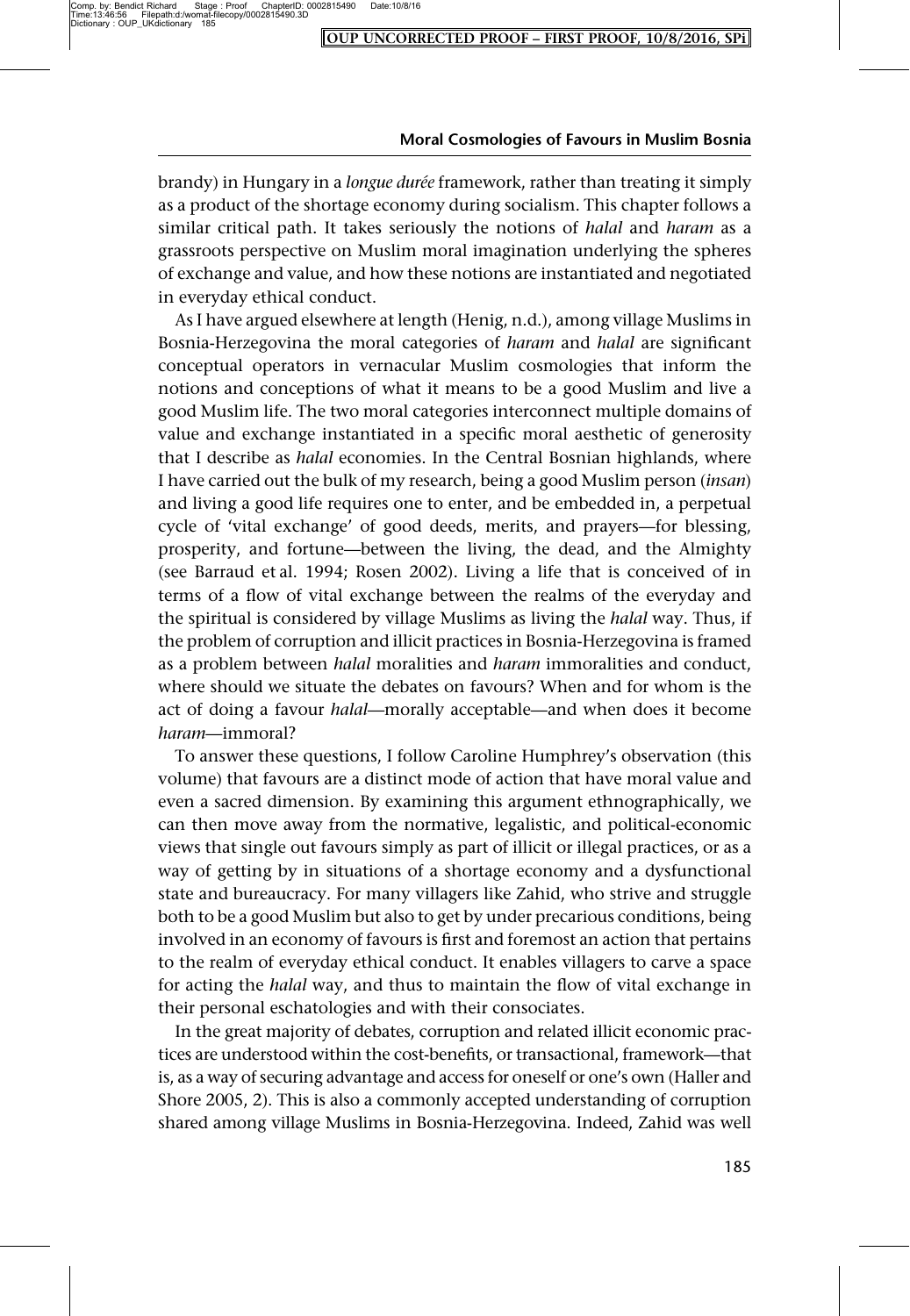# **David Henig**

aware of the argument that to actively corrupt someone with money to gain personal benefits, or to be corrupt, would be morally and legally dubious, that is, *haram*. On the other hand, as I shall discuss, there is an ambiguous sphere of various forms of informal brokerage, leverage (*štela* in Bosnian), and connections (*veze* in Bosnian) in which a number of villagers regularly participate, including Zahid himself. These activities and exchanges are not necessarily understood as legally problematic, but are nonetheless conceived of as morally dubious, and therefore potentially *haram*-like, thus creating the moral dilemma outlined in the Introduction. In this chapter, I suggest that another way of looking at this dilemma might be to look at it through a different moral register of action, that of doing favours. The act of doing favours, unlike actively corrupting someone, is first and foremost understood and evaluated by village Muslims as acting the *halal* way. What is a favour then?

A favour is a type of action, Humphrey argues, that has a moral value by virtue of not being apprehended in the transactional framework of costs-benefits and immoral gains.<sup>5</sup> It requires non-transactional performative reciprocity such as saying 'thank you' (Humphrey this volume; also Laidlaw 2000). By drawing on Julian Pitt-Rivers' argument on grace (2011), Humphrey invites us to rethink favours as an act of gratuity that is incalculable, and demands reciprocity of sentiment. Pitt-Rivers himself goes to the core of the matter when he elegantly puts it, 'both favors and contracts involve reciprocity, but contractual reciprocity, the basis of trade, is not the same thing as the reciprocity of the heart' (2011, 427). Humphrey and Pitt-Rivers detect a distinct potentiality in human action and the ways of forming relations, largely shared across time, moral traditions, and regions, that complements generosity *gratuitousness*. Yet both Humphrey and Pitt-Rivers are aware of the need to ethnographically contextualize specific forms of religious etiquette, moral aesthetic, and social relations associated with acts of grace.

What would then be an ethnographic approximation of Humphrey and Pitt-Rivers' arguments on framing favour as grace and gratuitousness for village Muslims in Bosnia? To answer this question, I shall suggest that for villagers like Zahid, living with the moral dilemma of how to get things done in a non-corrupt, gratuitous, and thus *halal* way, we need to turn our attention to the question of everyday ethical conduct. In Central Bosnia, village Muslims' actions are informed and cultivated by the social etiquette of good deeds and merits, recognized as doing *sevap* (from Turkish). Similarly, Kimberly Hart (2013) in her recent work in rural Turkey, has shown how village Muslims implement the moral category of *hayir* (good deeds) to

<sup>5</sup> See also Alena Ledeneva's work (1998, 2011).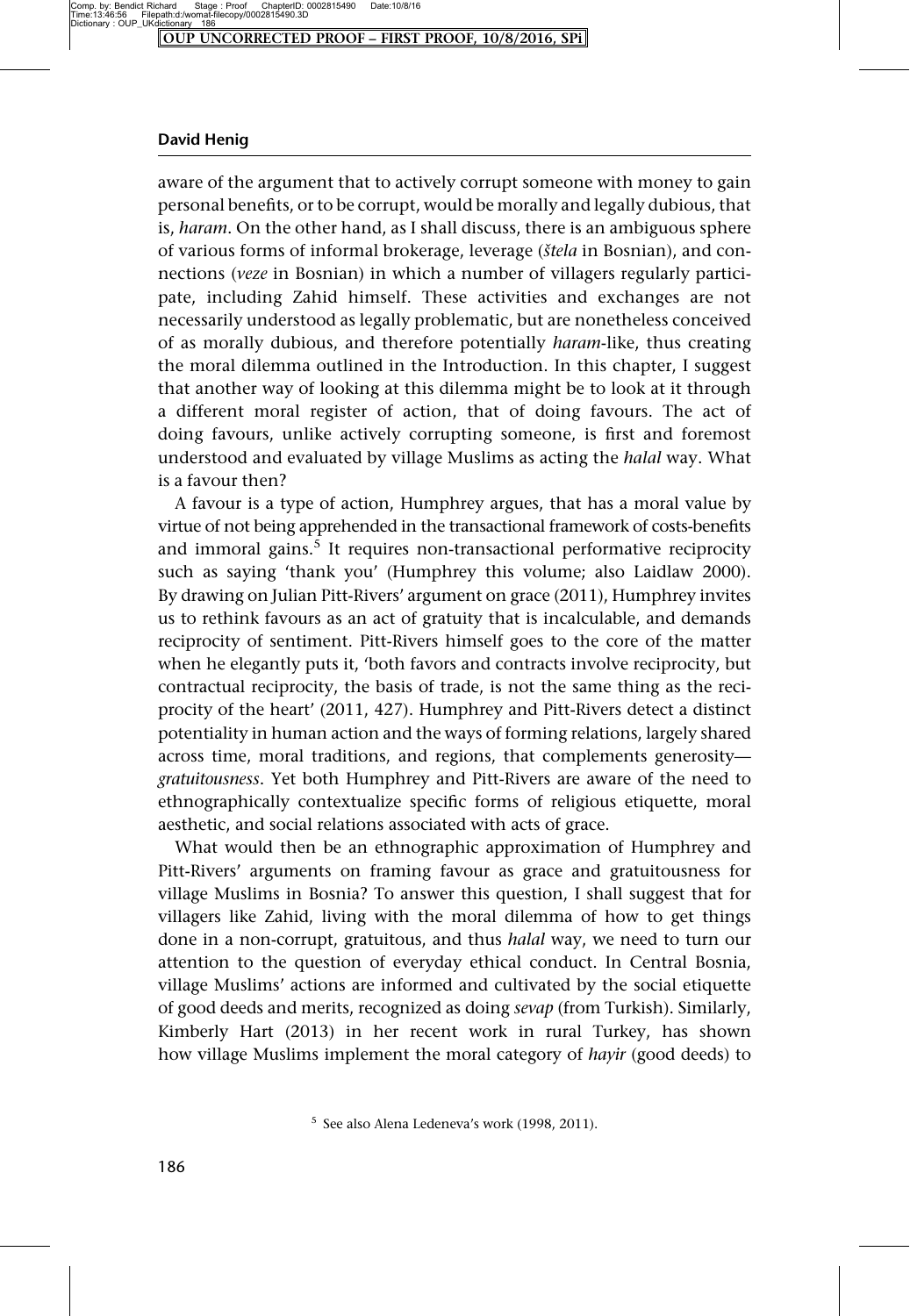respond 'to the social effects of economic change, as well as to address their personal quests for salvation' (2013, 74). Hart shows how village Muslims utilize and cultivate the practice of *hayir* to create 'networks of charitable activity, [and] distributing goods' (Hart 2013, 76) that helps the villagers to overcome the widening socio-economic gap. The vernacular notion and practice of *hayir* thus refers to a form of everyday ethics of economic redistribution and social justice that is recognized by Islamic theologians as *sadaqa* (*sadaka* in Bosnian), that is, an act of voluntary charitable giving (Benthall 1999; Mauss 1954; Singer 2008). Hart shows that such everyday ethical conduct of doing good deeds is instantiated in small gestures of help and assistance that do not separate rich from poor, 'since the poor can make gestural contributions' (Hart 2013, 78), or as Bosnian villagers often pointed out to me '*sadaka* is a kind word'. This is exactly what Humphrey and Julian Pitt-Rivers have in mind when writing about favours as the non-transactional reciprocity of sentiment:

whenever a favor has been done the return of grace is always expected, whether in the form of a material manifestation (regardless of the material value of that which is returned) or merely in verbal expression. (Pitt-Rivers 2011 [1992], 425)

Or, as Lawrence Rosen puts it in the Moroccan context, to cast the comparative net more widely:

the word *khayyir* [Arabic equivalent of Turkish *hayir*], with its rich overtones of blessedness, the good aspects of life, the gift of divine bounty, the good things men do for and with one another ... a circle of beneficence. (Rosen 2002, 12)

These are cogent arguments for bringing the debates on favours and the economy of good deeds into closer dialogue. Acts of good deeds, Hart suggests (2013, 78), are the acts of small sacrifices which earn merit, and as such are situated in the encompassing moral cosmologies of vital exchange, or circles of beneficence, with the Almighty. In turn, the act of a good deed, instantiated through generosity, self-sacrifice, or reciprocity of sentiment, is by no means a self-oriented transactional act of gaining personal advantage at the expense of others. On the contrary, it is a *gratuitous* act, that is, a favour.

Although village Muslims in the Central Bosnian highlands recognize the concept of *hayir*, *hajr*, or *hair*, the meaning is different, leaning towards generalized notions of 'the good'. Instead, a good deed is known as another, originally Turkish, word, *sevap* (translated in Bosnian as *dobro djelo*). In what follows, I trace how the notion of good deeds (*sevap*) emerges as an ethnographic approximation of gratuitousness or favour in Muslim Bosnia in the three contexts, that is, education, mediating job access, and negotiation of legality and illegality with the state. Before I do so, a further terminological clarification is necessary to move away from the formal/informal economy debates.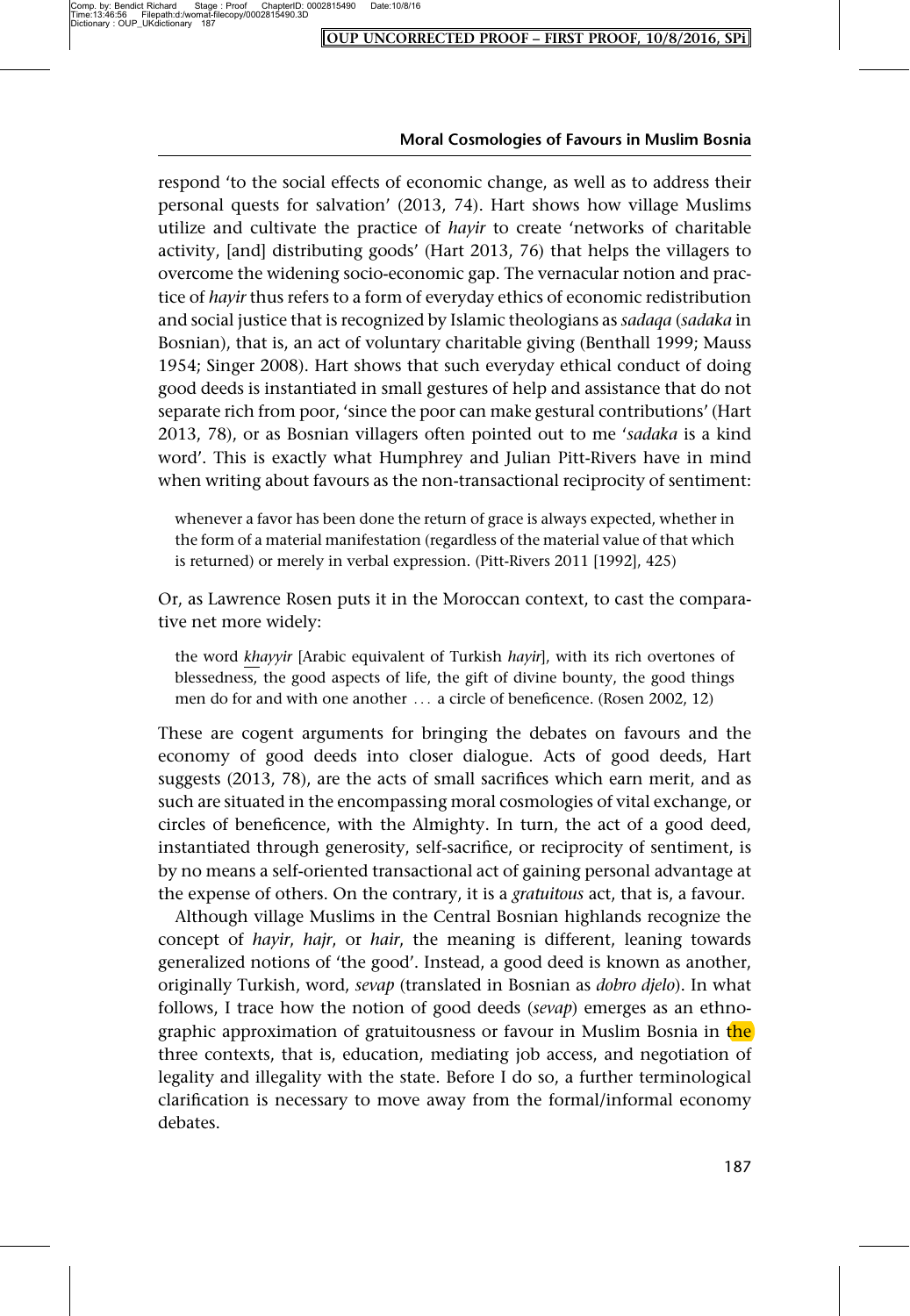# **David Henig**

# **Away from (Bosnian) Informal Economies**

This chapter began with the speech of the grand mufti, and his fierce critique of corruption and bribery in post-socialist, post-war Bosnia-Herzegovina. The word the mufti used in his speech when referring to bribery—*mito*—is just one of many vernacular terms used in day-to-day encounters. The term *mito* refers to direct acts of illicit payments, as does the word *korupcija*. There are two other terms frequently used in Bosnian, that of *štela* and *veze* respectively. These two terms are used in the ambiguous sphere of illicit economic practices where mediation or leverage of access to resources are negotiated, rather than bribery (*mito*) as such (for a detailed examination, see Brković 2015a, 2015b).

There are a number of similarities between these Bosnian terms and the concept of *blat* discussed by Alena Ledeneva (1998, 2006) and other authors (Lovell et al. 2000) when referring to Russia's informal economic networks and moralities. For Ledeneva, *blat* is 'the use of personal networks and informal contacts to obtain goods and services in short supply and to find a way around formal procedures', or 'a distinctive form of social relationship or social exchange articulating private interests and human needs against the rigid control of the state', and also 'an exchange of "favours of access" in conditions of shortage and a state system of privileges' (1998, 1, 7, 37). Since Ledeneva's hallmark publication on *blat*, entitled *Russia's Economies of Favour*, the concept of *blat* has become something of an ideal type for various studies focusing on illicit economic practices in the post-socialist context at large.<sup>6</sup> More importantly though, the concepts of 'informal economy' and 'economy of favours' have been used often interchangeably since then, although the two are not alike (see Chapter 1). The reason for discussing these terminological distinctions as a cautionary note here is that both *štela* and *veze* can also be traced back to the times of Yugoslav socialism and it would be easy to see them simply as a kind of favour. As with the Soviet practice of *blat* (Ledeneva 1998), *štela*, unlike direct acts of corruption or bribery (*mito*), falls into a different moral register. *Štela* embraces a moral view on the importance and acceptance of the use of various personal connections to obtain goods, services, jobs, or information in situations of shortage or impossibility of access.<sup>7</sup> The etymology of the term and its further contextualization deserve to be quoted at length:

[*Štela*] originates from German stellen, which means "to set up" or "connection" ... the word has been present in colloquial speech since the time of socialism. To say

<sup>&</sup>lt;sup>6</sup> Ledeneva (personal communication; also 2008), however, has been rather cautious lately in making any direct analogies between *blat* and other somewhat similar practices (for a detailed discussion on *guanxi* see Swancutt, Chapter 5, this volume).

 $<sup>7</sup>$  It is important to note, however, that 'shortage' had a very different meaning in the socialist</sup> Soviet and Yugoslav economies respectively.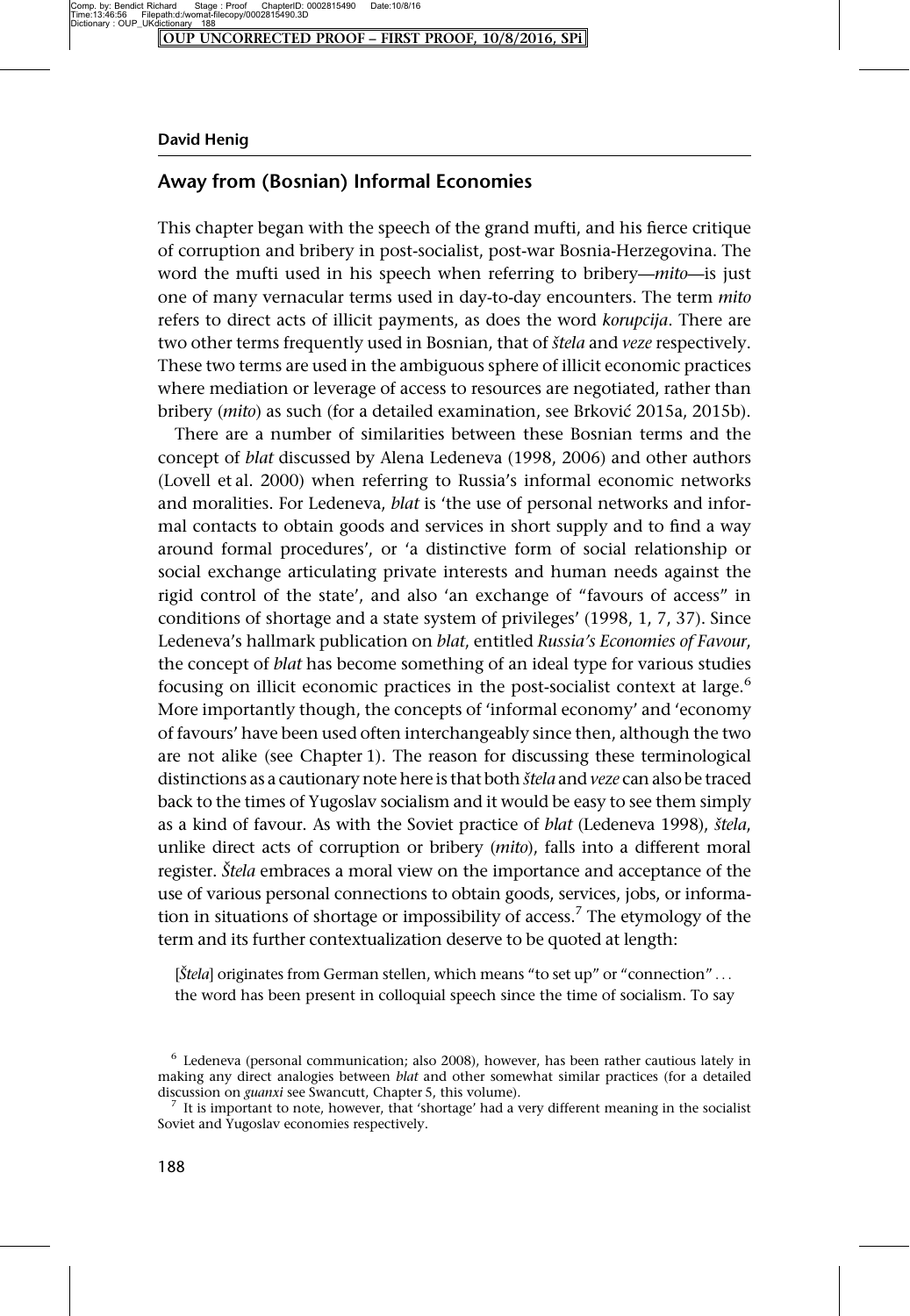# **Moral Cosmologies of Favours in Muslim Bosnia**

someone has a štela to get into university or to get a job means s/he has a connection and that the potential competition is "a set up". It can also denote the person who acts as a štela (for someone), i.e. a "connection". ... The word štela and its derivates have a less negative connotation than the word "corruption": they are "softer" and more connected to private than to public discourses, although increasingly common in public discourse. (UNDP Report 2009, 73)

This explication is cited here from the most authoritative text on *štela* to date, that is, the 2009 United Nations Development Programme's report, symptomatically called *The Ties that Bind: Social Capital in Bosnia and Herzegovina*. The report is the product of a normative perspective on post-socialist, post-war Bosnia-Herzegovina, and its rhetoric is not dissimilar from the trope of 'amoral familism' outlined in Banfield's work *The moral basis of a backward society* (1958). It bundles statistical data, qualitative focus groups, and questionnaires rather than providing the reader with a grassroots perspective on quotidian sociality and economic predicaments in the country. The conceptual and methodological framework, and the overall language of the report are further heavily influenced by Robert Putnam's *Making Democracy Work* (1993)*,* which was written in a similar normative vein as Banfield's study. The report is thus yet another example of what Gerald Creed describes as 'teleological and ethnocentric baggage with practical political importance within global systems of power, and making an effort to redeem segments of East European societies within that system'  $(2011, 11)$ .<sup>8</sup> Indeed, one of the key issues mentioned in the report as a major obstacle to the development of democracy and civil society, to use the language of the report, in post-war Bosnia-Herzegovina is the practice of *štela,* which originates, however, in the pre-war socialist past. The practice of *štela* is understood in the report as a soft form of corruption, nepotism, clientelism, or patronage. However, the key qualitative findings of the report cannot simply be ignored. We can read them in a nutshell as follows:

Bosnia-Herzegovina is a society dominated by strong family ties; people spend time with and trust their immediate social networks of family, acquaintances and close friends invariably across ethnicity, age, gender, or cantons; *štela* is widespread between people and service providers, and 95% of the survey respondents answered that *štela* is always or frequently useful for access to social services; 85.7% of respondents see personal connections as the only way to get a job, and the majority use family connections in search of employment. (UNDP Report 2009, 23)

<sup>8</sup> Gerald Creed (2011, 113) astutely observes that an 'informal economy' once celebrated—by Western politicians, commentators, and social scientists alike—as an act of resistance and autonomy against the socialist state, has become since 1989 'a problem, now often redefined as "corruption"', and he convincingly shows how the concept of civil society 'is offered as the enlightened alternative', although it was this very 'civil society' that enabled the flourishing of 'informal economy' during socialism in the first place.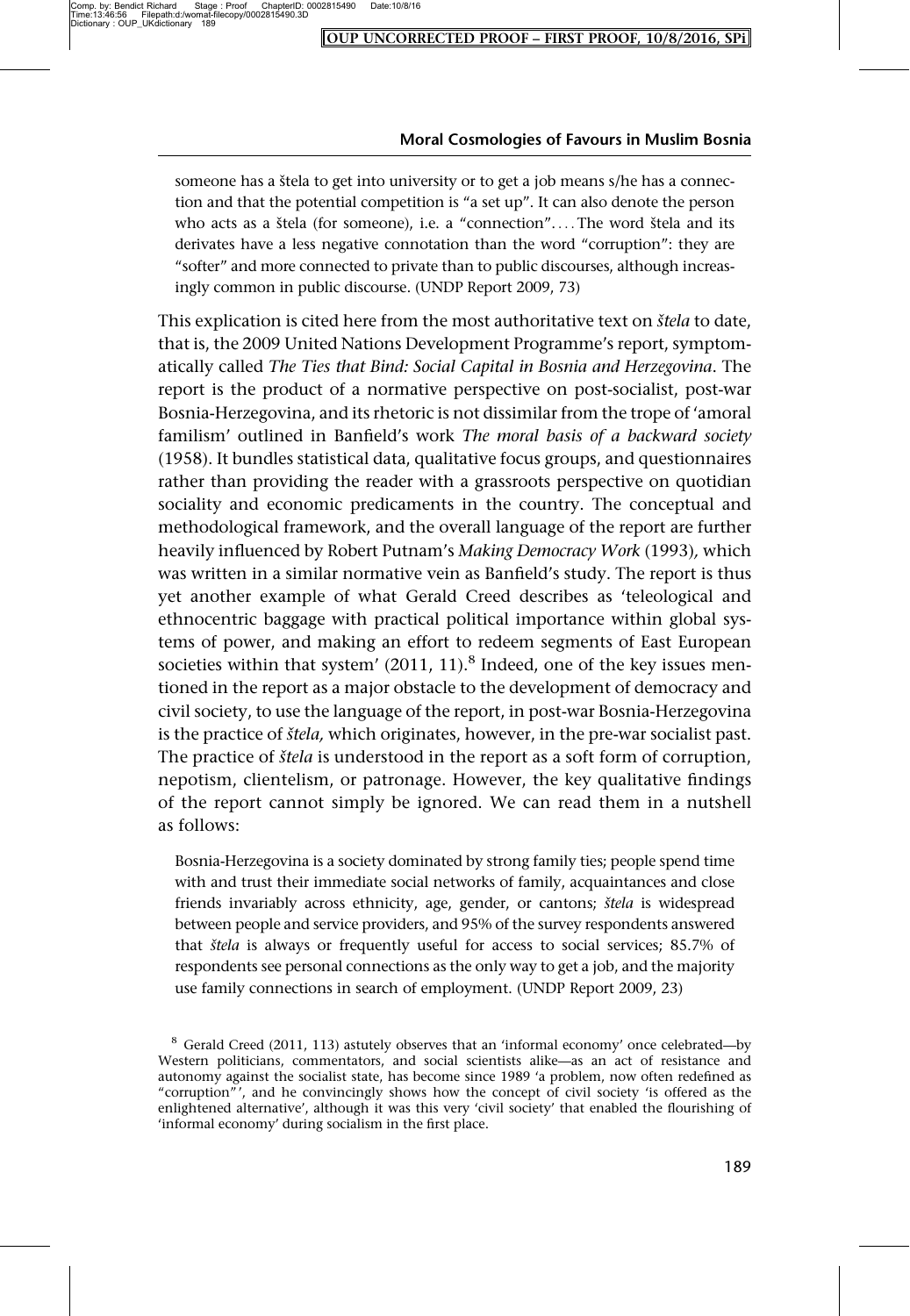## **David Henig**

It is not my intention to question the accuracy of these findings. In fact, the ethnographic data I have collected during my fieldwork also indicates the pervasiveness of *štela* in everyday life, in rural as well as urban areas (Brković 2015a, 2015b). The case in point here, however, is the appreciation that neither *štela* nor another form of favouritism are clear-cut categories. Rather, they are morally polythetic (Humphrey and Hugh-Jones 1992, 2) and highly contextual, emerging and reemerging from the ethical conduct of individuals throughout the flow of life. When I asked, for example, my friend Adnan, a local activist and a DJ living in Sarajevo, about *štela* in 2012, he immediately replied that 'it has become so normal and acceptable that people no longer think of corruption as a problem'. This comment can be read in two ways. On the one hand, it confirms the findings of the report and its conflation of *štela* with (softer) corruption. However, on the other hand, it illustrates, though somewhat hyperbolically, that despite its pervasiveness, the practice of *štela* is not free of contextual judgements and evaluations. In other words, not only urbanites like Adnan, but villagers like Zahid, or high-profile individuals like the grand mufti, are all aware of the moral perils that stem from day-to-day means and struggles to get by in post-socialist, post-war Bosnia-Herzegovina. And it is the latter that is missing in the report, which brings me back to the point made earlier in the chapter, that there is no lack of debate among Bosnians of different walks of life about corruption in the country. What is also often missing are peoples' concerns as to how one can get by without losing a sense of self-worth and dignity in the eyes of fellow consociates in the socio-economically deprived post-war polity.

This grassroots perspective sheds light on the moral heterogeneity of what is normatively described in the report as corruption, or 'soft corruption', that is, *štela*. An alternative route to appreciate such moral heterogeneity and ambiguity that I propose in this chapter is to examine how such debates, and more importantly actions and practices, are part of everyday ethics, enabling village Muslims to carve a space for acting the *halal* way in a situation in which it seems to be almost impossible to get by without *štela*. In order to do so, it is crucial to distinguish not only between corruption (*mito*) and soft corruption, or informality (*štela*), but also between these and the acts of doing favours and the ethics of doing good deeds. The term *štela*, despite its similarities with the concept of *blat*, is not by definition a favour as understood by Humphrey or Pitt-Rivers. Instead, I suggest, a *štela*-like act can become a favour under certain circumstances, such as the moral dilemma discussed in this chapter—that is, when apprehended as an act of grace and generosity that maintains the sense of self-worth (Humphrey, Rakowski this volume), or as a good deed that earns merit in personal eschatology.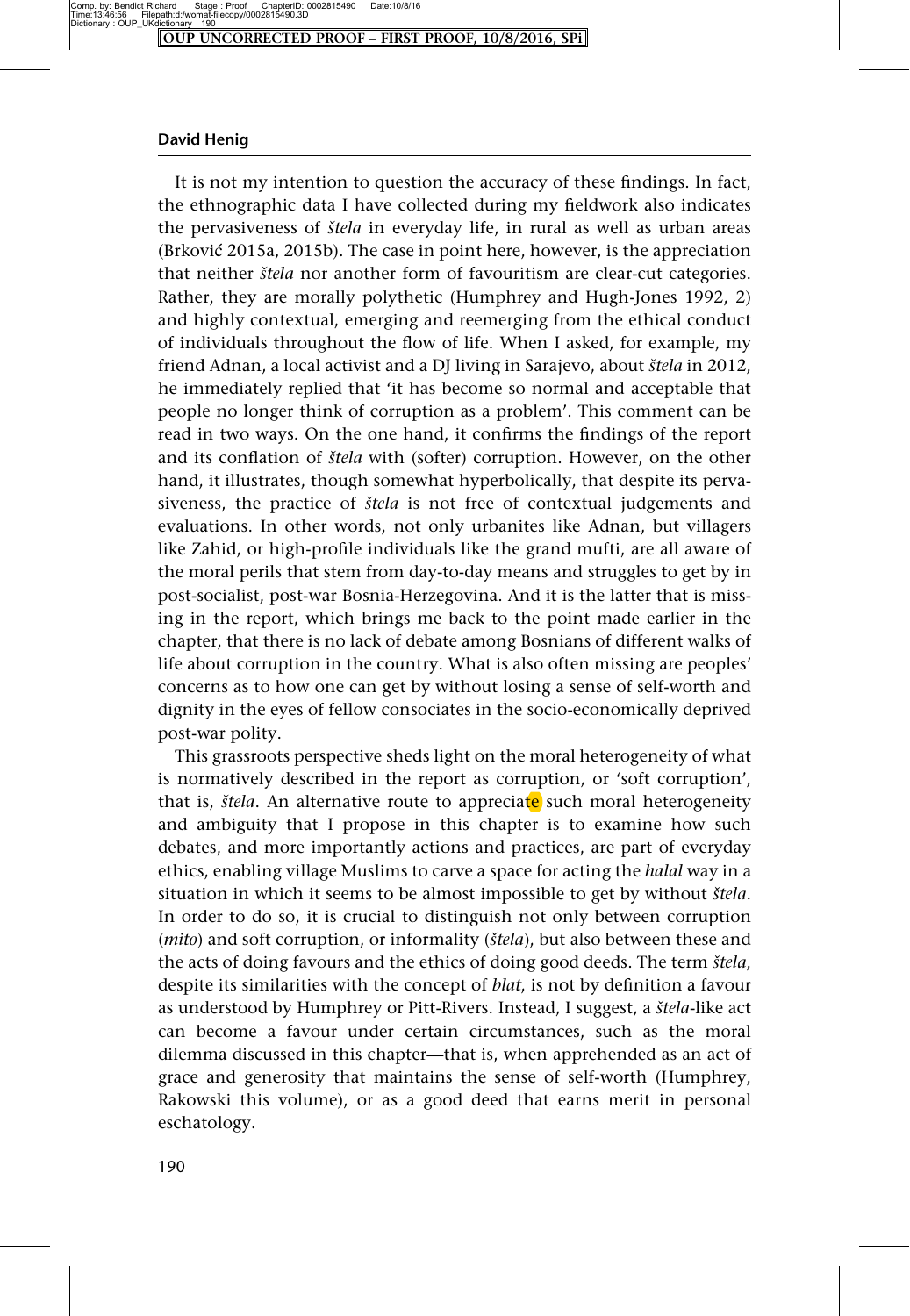# **Economies of Good Deeds in Muslim Bosnia**

In what follows I turn towards the events and situations in which the very notions of *štela* or *veze* are dismissed in the name of a good deed (*sevap*). These moments are ambiguous and slippery (see also Humphrey, Makovicky, and Reeves, this volume), and the potentiality of an action to be performed and evaluated as a *gratuitous* favour is the case in point here. I want to discuss three contexts which are often associated with a range of practices labelled as corruption, illicitness, *štela* or *veze*. However, these, at the same time can become also favours—that is, conceived of as good deeds, and thus morally *halal*. Specifically, I look at the spheres of education, mediating job access, and negotiation of legality and illegality with the state.

# *Mujo's story*

Let us first consider the sphere of education. Education as a domain of negotiating access through personal connections (*veze/štela*) or through other means has been widely recognized in the literature on post-socialism (Humphrey this volume). Access to education through personal connections is also vividly discussed and negotiated in rural as well as urban areas across Bosnia-Herzegovina. It includes elementary schools, as much as grammar and high schools and universities. The latter in particular have gained attention in a number of local media and international reports (e.g. UNDP 2009). As I discussed with university students on a number of occasions, to pursue a university degree is for many students more than just a matter of having good personal connections (*veze/štela*). It also sometimes requires a considerable amount of money, and one needs to calculate not only university fees, but also additional money for 'insuring' success in exams and the like. All of my interviewees with a university experience have had an experience when they had to use, at some point, either personal connections or small amounts of illicit payments, and often both, to get through the system. In the case of tertiary or lower stages of education the preference has been solely given to mobilizing, and the use of, personal networks in order to access a service (*veze/ štela*). An intriguing observation during my fieldwork, however, was that a number of cases of leverage or providing access were neither classified nor understood as *štela* or *veze*. On the contrary, these events were framed and pursued as an act of a good will, that is, as *sevap*. This echoes Humphrey's and Pitt-Rivers' observations that for an act to be a favour it has to be recognized as such, rather than implying a priori that there is a distinct class of acts which *are* favours. Let us consider this argument further by exploring a case study from a Muslim village in the Central Bosnian highlands that I call Brdo (Henig 2012a, 6–8), and specifically the story of Mujo.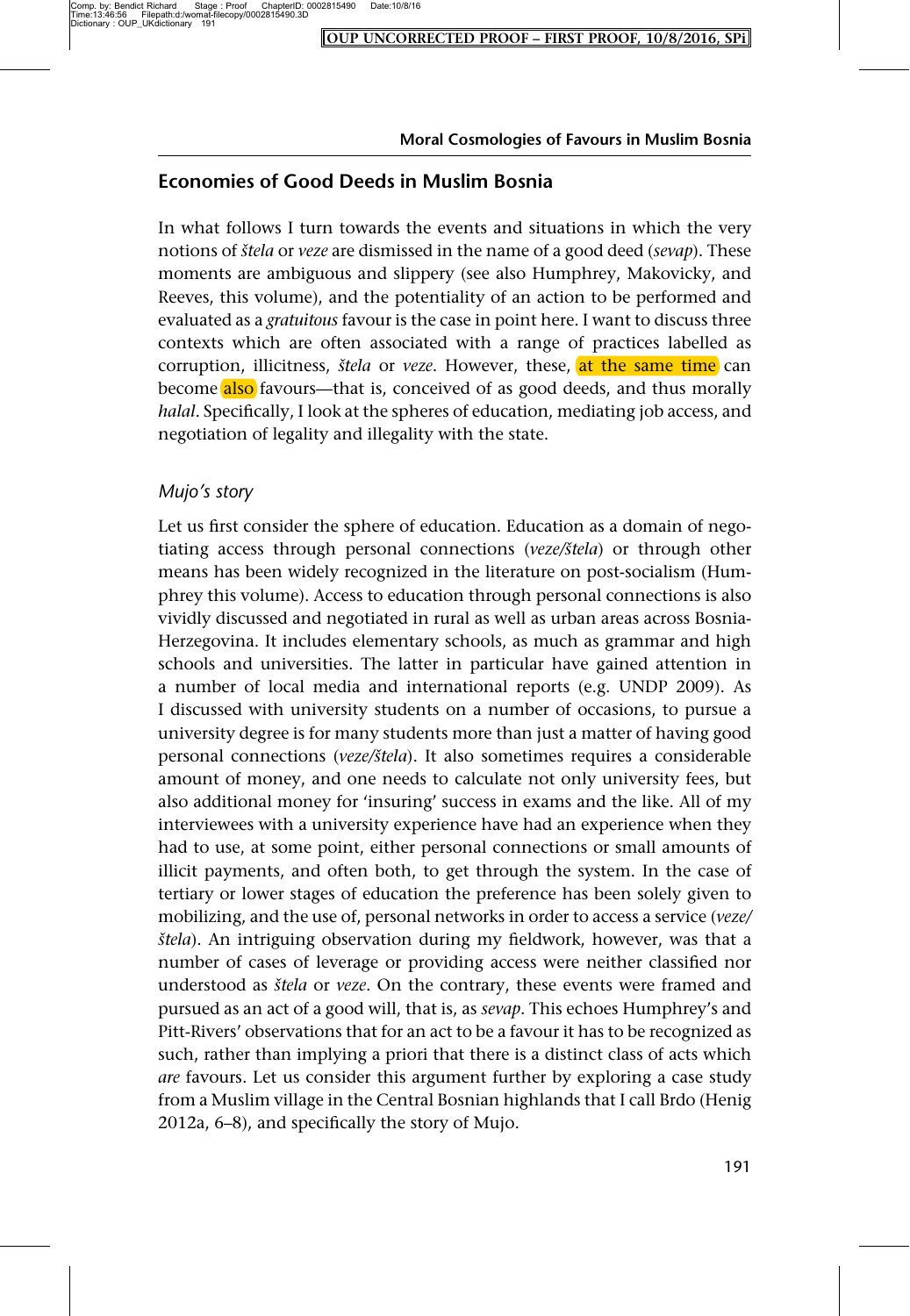# **David Henig**

Mujo is simultaneously a village imam (*hodža*), a high-school teacher in the municipal town, and also a neighbour, with extended agnatic networks of relatives in the village. These three layers of social identity straddle particular moral registers, duties, and obligations, that of Islamic moral authority, civil servant, and kin respectively. In day-to-day situations, Mujo has to negotiate often contradictory expectations emerging from these different strands, and yet maintain his moral accountability, as well as self-worth to be a good Muslim. In his everyday conduct, he places emphasis on the notion of good deeds (*sevap*) as a form of everyday ethics that enable him to balance such diverse and often contradictory expectations and obligations, and yet to live the *halal* way as a good Muslim.

As a local imam and a high-school teacher Mujo's networks of access to influence things are dense and wide. It is no surprise that he is often approached after prayers in the mosque, as a moral authority, or over coffee, as kin, to solve various issues. As he often confessed to me, people approach him with unrealistic expectations not only of what he can do, but also of what he is willing to do, and he makes it very explicit that he does not want to do anything that would be considered as *veze* or *štela*. But it does not mean that Mujo would not engage in doing favours for his fellow mosque or village consociates at all, as the following example illustrates.

One autumn day in 2009, Mujo was approached by Nurfet, who is his neighbour and a distant relative. In fact, Mujo was walking home through the neighbours' gardens and Nurfet dragged him in for a coffee as he wanted to ask him for help, but not in public. While sitting in Nurfet's living room it took some time to get over the obligatory conversational themes. Only then, Mujo was asked if he could help Nurfet's daughter to enrol for the prestigious subject of economic management at the municipal high school where Mujo is a teacher. In this conversation over coffee, Nurfet tacitly implied that the two of them are distant relatives and close neighbours (*komšije*), notions that implicate mutuality, help, and compassion (Henig 2012a). Moreover, Nurfet also carefully reminded Mujo of his socio-economic situation, that of being the only breadwinner in the house, yet with a small and irregular salary from the village sawmill, four kids, and massive debts. There was no way for Nurfet to ensure that his daughter would get enrolled without any connections and assistance, that is, *veze* or *štela*.

Mujo, as someone who concurs with the view of the grand mufti that people should know the moral boundaries of *halal* and *haram* in their day-to-day conduct, was reluctant to help Nurfet in the guise of a distant relative. This would imply to him exactly what *veze/štela* is. Participating in *veze/štela* matters is for Mujo acting the *haram* way. At the same time, he knew about Nurfet's difficult situation, and was thus concerned about the well-being of his fellow Muslim and his family in need. This matter of concern falls into the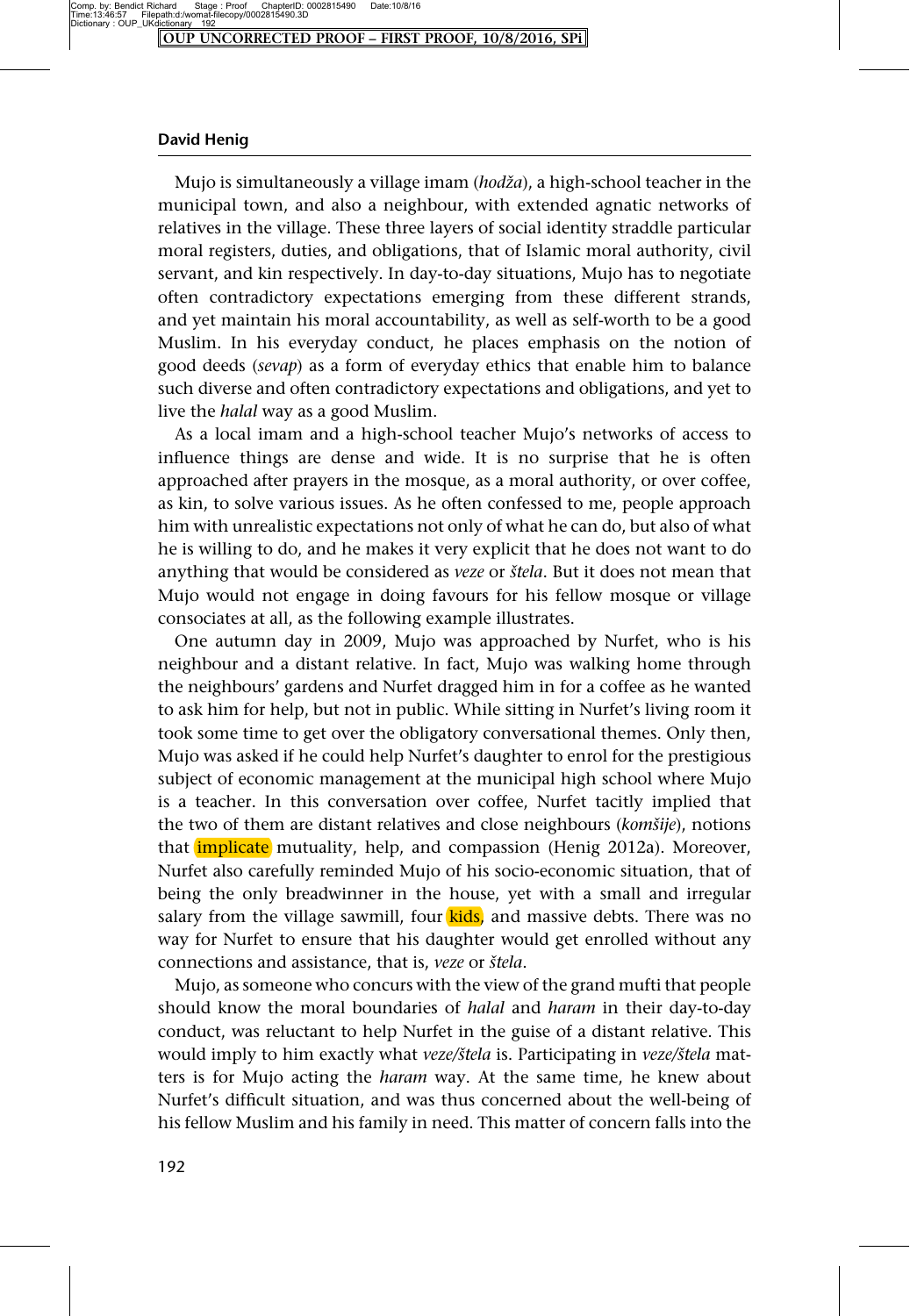# **Moral Cosmologies of Favours in Muslim Bosnia**

register of Mujo's everyday ethics, that of acting the *halal* way in the ongoing flow of vital exchange with fellow consociates and the Almighty that earns merits for doing good deeds (*sevap*). Mujo, therefore, eventually decided to intervene in the selection process, and Nurfet's daughter was enrolled although her grades were slightly below the required average (Mujo explained to the selection committee that her poor grades were due to her difficult family situation, rather than being just an average student). From the very beginning Mujo did so in the name of merciful God, as an act of grace. Nurfet and his relatives reciprocated with sentiment by thanking Mujo on many occasions, saying 'may God bless you'. Mujo's response always was '*halal* to you', meaning in this context that his help was morally acceptable, and more importantly, it was a gratuitous act, free of obligation (*halal*), and that Nurfet's family does not owe him anything. Although other villagers, as well as a number of teachers knew about the enrolment process, none of them questioned what Mujo did, nor invoked this case as an instance of using connections for personal gain, as they did in the case of some other students. On the contrary, the overall arrangement was evaluated and recognized as an act of good deeds.

# *Friends of God are just merciful*

Another sphere I wish to discuss is the job market and how access to it is mediated. As in the case of education, there is no significant difference between rural and urban areas of Bosnia-Herzegovina, especially as Sarajevo is the main magnet for getting a job for a vast number of villagers. Having a job, and even more importantly having a regular income, has become a precious resource for a great number of Bosnians of different walks of life. The feeling shared by all my friends and interviewees was that either one needs to have lots of money to get even a mediocre job as a shop assistant or a security guard, or one needs to have connections with political parties.<sup>9</sup>

This was also the perception of Samir, whom I have known for many years as someone who embraced values of non-ethnic, participatory democracy and open civil society as the ultimate aim of post-war development in Bosnian-Herzegovina. His understanding of these concepts was heavily influenced by a number of workshops and projects organized by various international NGOs after the war in which he participated. When I met Samir again in 2012, however, he was fed up and determined to get a job through a political party

<sup>&</sup>lt;sup>9</sup> There is no standard price for these jobs, but for example a security guard working as a gatekeeper for a car park for a state institution, whom I know well, paid štela of  $E2,500$ , which was the equivalent of six months' salary. Getting a job as a shop assistant in a grocery shop in Sarajevo cost the family of my friend štela of  $\epsilon$ 3,000 to the manager of the local branch. A considerable number of teachers at local schools have some connections with local politicians through whom they applied for their respective jobs, using their *veze*.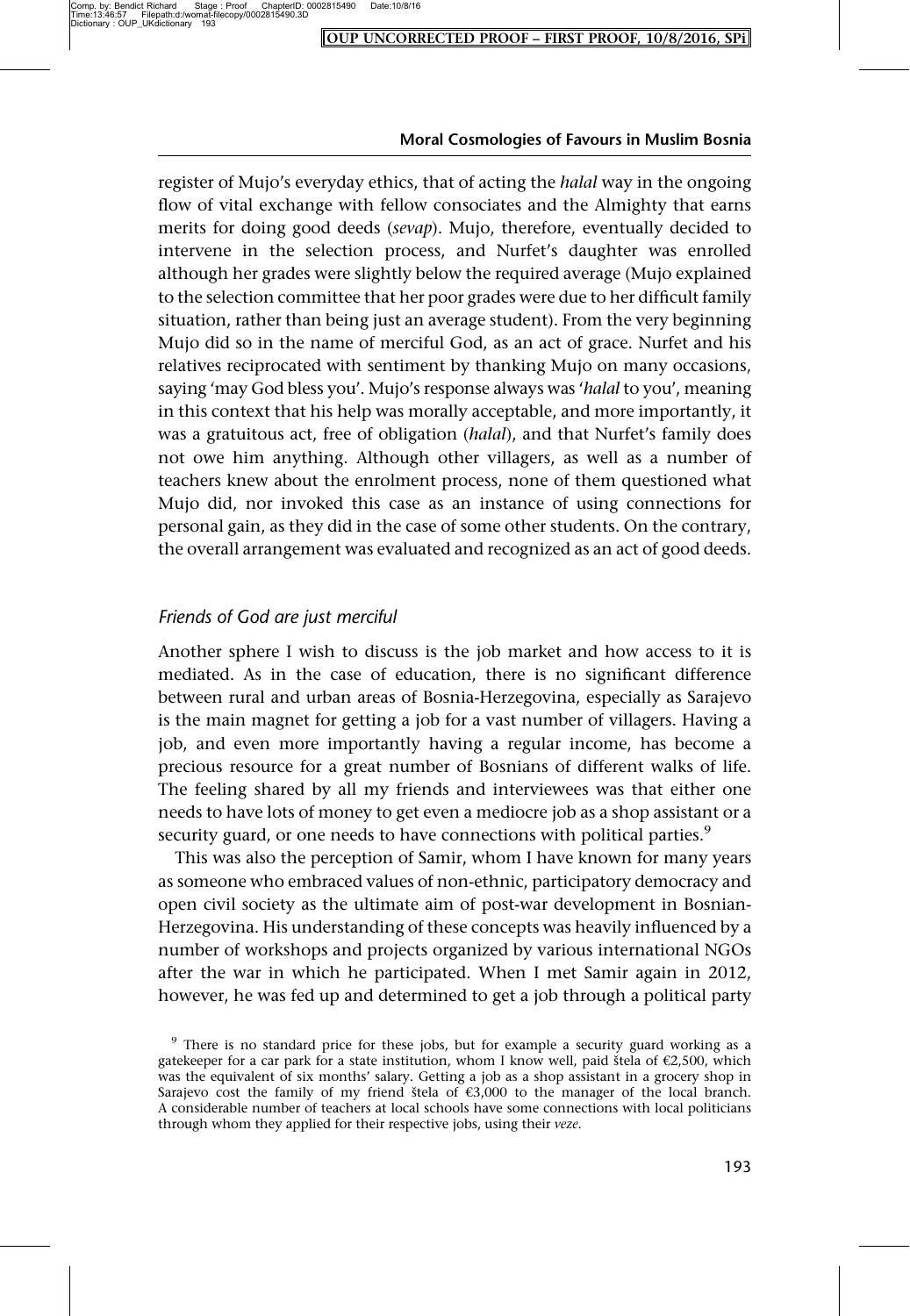#### **David Henig**

in municipal elections as he has not received any salary in his current job, at the time, for twelve months. 'Political parties', he told me, 'are the only ones who really control jobs in this country today'. Samir managed to get nominated for the SDP (Social Democratic Party), and was busy mobilizing his family and kin networks, neighbours, friends, and friends of friends across the three constitutive Bosnian nationalities in the promise of becoming an access point for his electorate for getting jobs or other things done, should he be elected. There was no moral ambiguity for Samir between the embraced values of civil society and mobilizing his networks, while promising help in the future, in case of success. This was the way for Samir of how things get done.

The story of Samir is rather characteristic of a number of post-socialist contexts (Kaneff this volume), as well as beyond, for political nepotism and patronage more broadly (Boissevain 1974). Is there any space for the doing favours beyond nepotism and patronage in accessing the job market? Can the act of mediating access to a job be considered a moral act of favour or solely an act of nepotism? While in the case study of education it was important *who* was approached to turn such situations into an act of grace, here the who is as important as *where* the debating and negotiating of the access is located. In other words, the question is whether there is any alternative moral space other than the political domain, including bars, cafés or back doors, that eventually swallowed Samir.

Here I am specifically interested in the role of dervish, or Sufi, sheikhs and their lodges (*tekija*) in post-socialist, post-war Bosnia-Herzegovina—not only as a space of contemplation, refuge, and spiritual apprenticeship, but also as a potentially alternative network of assistance and help that is imbued with the moralities of care and good deeds. Specifically, what role do spaces of worship play in situations such as mediating or arranging access to the job market? I have written about these lodges at length elsewhere (Henig 2014), but the lodges are also important places where the employed and unemployed, employers and employees, meet and interact.

Among the dervish disciples, the sheikh is recognized and obeyed for his closeness to God. The sheikh is a mediator of access between the divine world and the world of humans, as much as between humans themselves. Indeed, he is the one who cares about the hearts and souls of all of his disciples, not only during the prayer gatherings (*zikir*), but all the time (through dreams for example), outside of the life in the lodge. The sheikh's unique qualities to mediate between worlds and realms, and his closeness to God, make any of his actions acts of grace, and blessing (Gilsenan 1982). In a similar vein to the imam Mujo, all sheikhs I have interviewed explained to me that it is their duty to do so. In return, the disciples reciprocate with sentiment, with their ultimate love and obedience as an enactment of appropriate moral conduct (*adab*) that informs their everyday ethical conduct inside as well as outside of the lodge.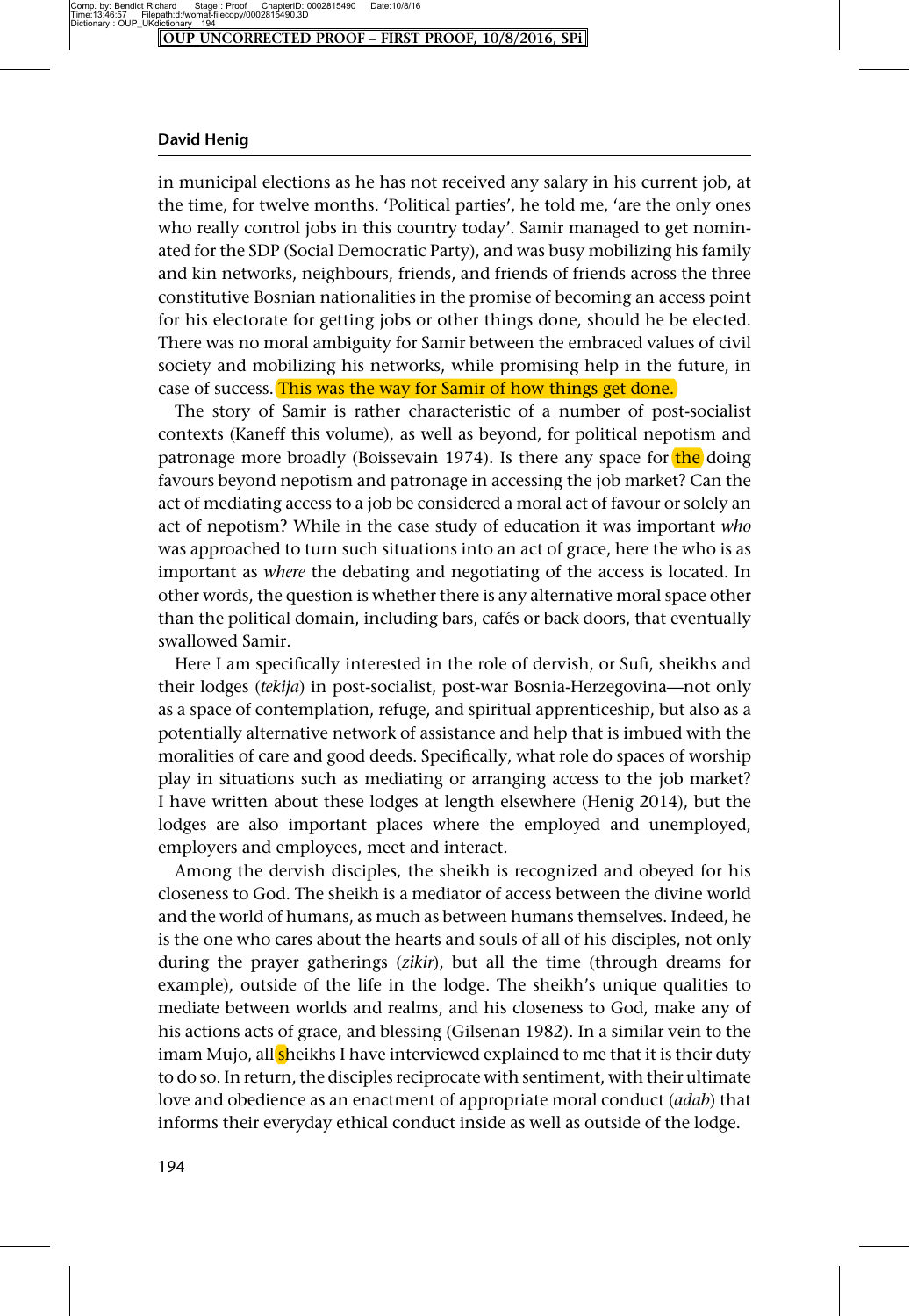In the half a dozen lodges where I have carried out fieldwork across Bosnia-Herzegovina, I observed again and again situations such as the following. Said is a dervish disciple in his early thirties. He worked abroad for a few years despite a small hand impairment, and was made redundant only as a result of the post-2008 economic crisis. Following his return to a municipal town in Central Bosnia, he was unable to find a job, even a temporary one, for months. During one of the evenings in the lodge another disciple, Zakir, appeared after two months of absence. Zakir works in an administrative position for the staterun forestry company. The sheikh of the lodge took Zakir aside later during the evening and asked him if he could hire Said as an assistant for the forest surveyors. Zakir, without any question or comment, answered yes, and was utterly thrilled and blessed by the sheikh's trust in him. A few days later, Said was already working in the position. Similarly, another sheikh in another municipal town opened a discussion after one of the prayer gatherings, asking one of the disciples, an assistant director in the local school, if he could make sure that the wife of another disciple would be hired for the recently advertised position of English language teacher. And she eventually was. Yet another example is of a sheikh from Sarajevo who regularly instructs one of his disciples, an owner of a medium-size building company, to hire as many unemployed disciples as possible for seasonal jobs in summer. And the list of such interventions, or acts of mediating access, could continue.

It would be easy to see the role of sheikhs in the process of mediating the access to jobs simply in the same terms as in the case of Samir, that is, as a form of nepotism and patronage whereby votes and support, or loyalty in the case of disciples, are exchanged for prospective benefits. The reciprocal logic of politico-economic patronage is contractual. However, sheikhs offer a different morality of exchange—that of love, mercifulness, and grace. Their mediating role is analogous to their mediation of the divine to the hearts of their disciples. They act in the name of God and his gratuitousness. This does not mean that no reciprocity would be involved in such favours. However, the moral register that we are dealing with here is what Pitt-Rivers describes when he writes about favours, that is, 'reciprocity of heart' (Pitt-Rivers 2011 [1992], 427). These interventions of sheikhs, or help from other disciples, are morally *halal*, and conceived of as both appropriate moral conduct and duty, and as an act of good deed, that is reciprocated in return by prayers, love, and sentiment.

# *'Sevap can't be illegal'*

In my last example I want to discuss situations in which the very notions of legality and illegality are brought into question when re-animated as a matter of good deeds. Specifically, I am interested in the grassroots negotiations of villagers with the state over legality of their conduct. In the Central Bosnian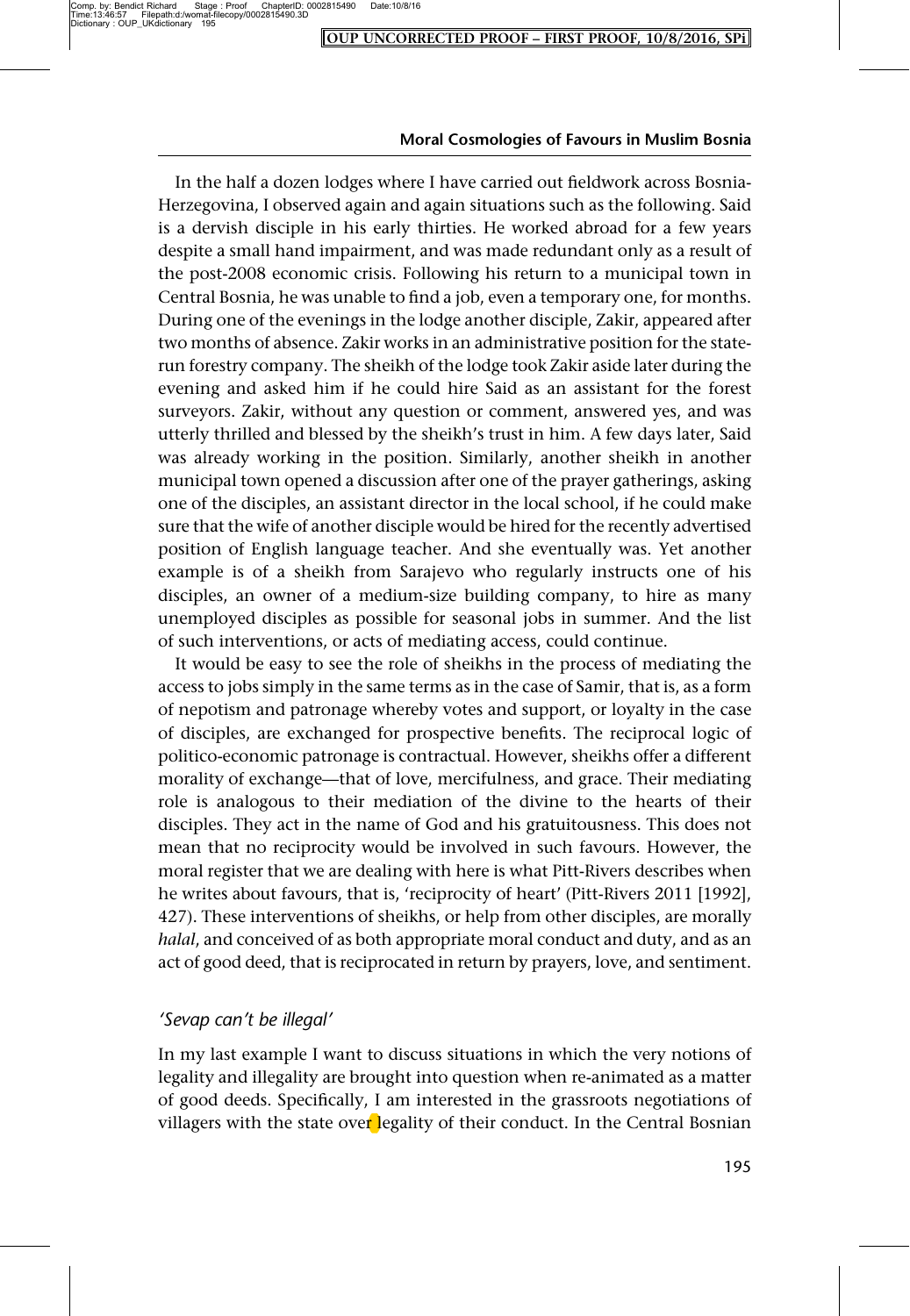# **David Henig**

highlands, day-to-day encounters and negotiations with the state are manifold. However, there is one sphere of activity where the boundaries of legality and illegality, and the role of *štela* or favours, are daily negotiated that of illegal/legal forest extraction, especially firewood. This has become a prominent issue in the current situation of economic hardship and intensified monitoring and patrolling activities of the state against illegal extraction, as this is a precious source of income to the cantonal budgets.

In the villages, and to a large extent in a number of municipal towns, firewood is an indispensable fuel, used for both cooking as well as heating. Villagers often say that they have been using the surrounding forests for extraction since time immemorial, no matter who the owner was. What is less discussed, however, is how the extraction has been historically negotiated with the owners. There are two categories of ownership recognized in this context: private and state-owned. The former re-emerged in the villages only after the disintegration of socialist Yugoslavia when some villagers successfully claimed their confiscated property back, and when some of the nouveau riche purchased plots of forested land. The private forest is not even conceived of by villagers as a possibility for extraction without any permission, partly due to the fact that it would be impossible to avoid public scrutiny in the village. The state-owned forest, however, has been exploited extensively during and even more so after Yugoslav socialism.

After the war of the 1990s, when rural areas were devastated economically and villagers were left unemployed, a considerable number of small village sawmills arose across the region to exploit its rich forest resources (Henig 2012a, 6–8). This led many villagers to illegally extract timber as a way to get by (see also Rakowski's contribution to this volume and the parallel case of bootleg miners). To cut a long story short, this was the case in Brdo, which became rather infamous in the municipality as some of the villagers engaged in illegal extraction on a massive scale. However, the consequences of such increased illegal extraction made even the collecting of firewood, needless to say timber, for free very difficult. As I have discussed elsewhere (Henig 2012b), this has led some particularly poor villagers to enter mined forested areas despite the danger of unexploded ordnance (the patrol does not usually enter these areas).

The key figure in the overall process of negotiating permission has always been the forest patrol, who can 'close his eyes', or on the contrary, issue a fine, and in the case of commercial illegal extraction this can lead even to prosecution. The forest patrol is thus the key node in the network of access to illegal/ legal firewood. This position inevitably invites various attempts of bribery or exchange of services in order to obtain permission to extract. According to some villagers, the forest patrol were some of the richest people in the municipality during Yugoslav times, with expensive cars and spectacular houses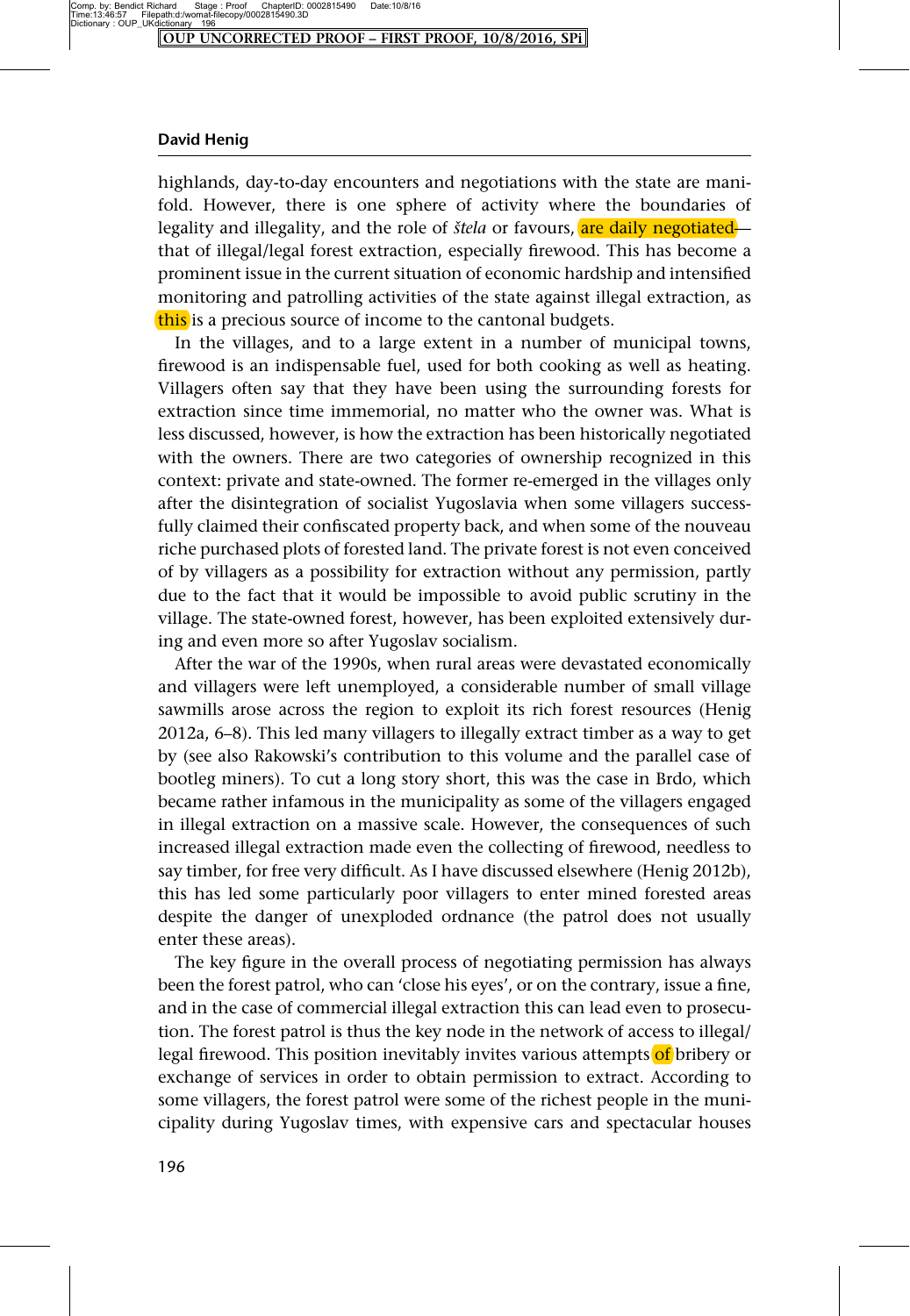due to their involvement in illicit practices. They also enjoyed this somewhat distinguished importance during the time of my fieldwork. Whenever the patrol appeared in or around the village, those who were in the forest were instantly warned via mobile phones. At the same time, the patrol was immediately invited to one of the houses and served as special guests with coffee, alcohol, delights, and the like, while various other villagers were passing by the house and trying to have a word with the patrol, and thus consolidate their relationship. Indeed, being on good terms with the patrol required the constant cultivation of such relationships. Gifts of meat and honey were used for bartering permission to extract timber, or for bribing the patrol during these coffee meetings. I personally found myself in a similar situation when my landlord, desperate to obtain permission to cut a tree, promised the patrol that I would download and print pictures from his camera without even consulting me on the matter. So, the emerging question is whether there is any space for acts of favour or good deeds within these negotiations in which it would seem nearly impossible to get by without any illicitness? To answer this question we need to return to the argument made earlier about the ethical side of the story about favours, and understand that the decision of to whom one will bestow a favour is contingent rather than prescriptive, and thus requires judgements to recognize *that* negotiation as a favour to *that* person in *that* situation (see Strathern 1992).

This was the case for Mensur, a villager in his mid-thirties who was about to build a house in one of the growing Sarajevo suburbs. He had obtained a job there, through *štela*, and commuting had become inconvenient. To get timber for the construction work on his house, Mensur asked a couple of cousins from the village for help. They decided to get the timber from the mined areas, ensuring Mensur would not have to arrange permission, and thus save some extra money for other work. I joined them and helped as much as I could and was allowed. When we finished and loaded everything on the carriage, one of the cousins told me 'what you did today was *sevap* (a good deed)'. As I joined villagers on their adventures to the forest quite often and had never been told that my help was considered as a good deed, I asked the cousin for further clarification. 'This timber', he continued, 'is for the house (*kuća*), and helping with the house is always *sevap*', a point that requires a brief explanation. As I have argued elsewhere, in rural Bosnia the house (*kuća*) is one of the key imaginative resources of vernacular cosmology of vital exchange that people draw upon in their reflections on life, well-being, or relatedness (Henig 2012a, 10; see also Bringa 1995, 85–118), as well as a central nexus for accessing and maintaining personal fortune and luck in the flow of life.

In the afternoon, a while after we got back from the forest, I was with one of the cousins when he received a phone call from a panicking Mensur. The forest patrol found out about the timber, or rather someone had denounced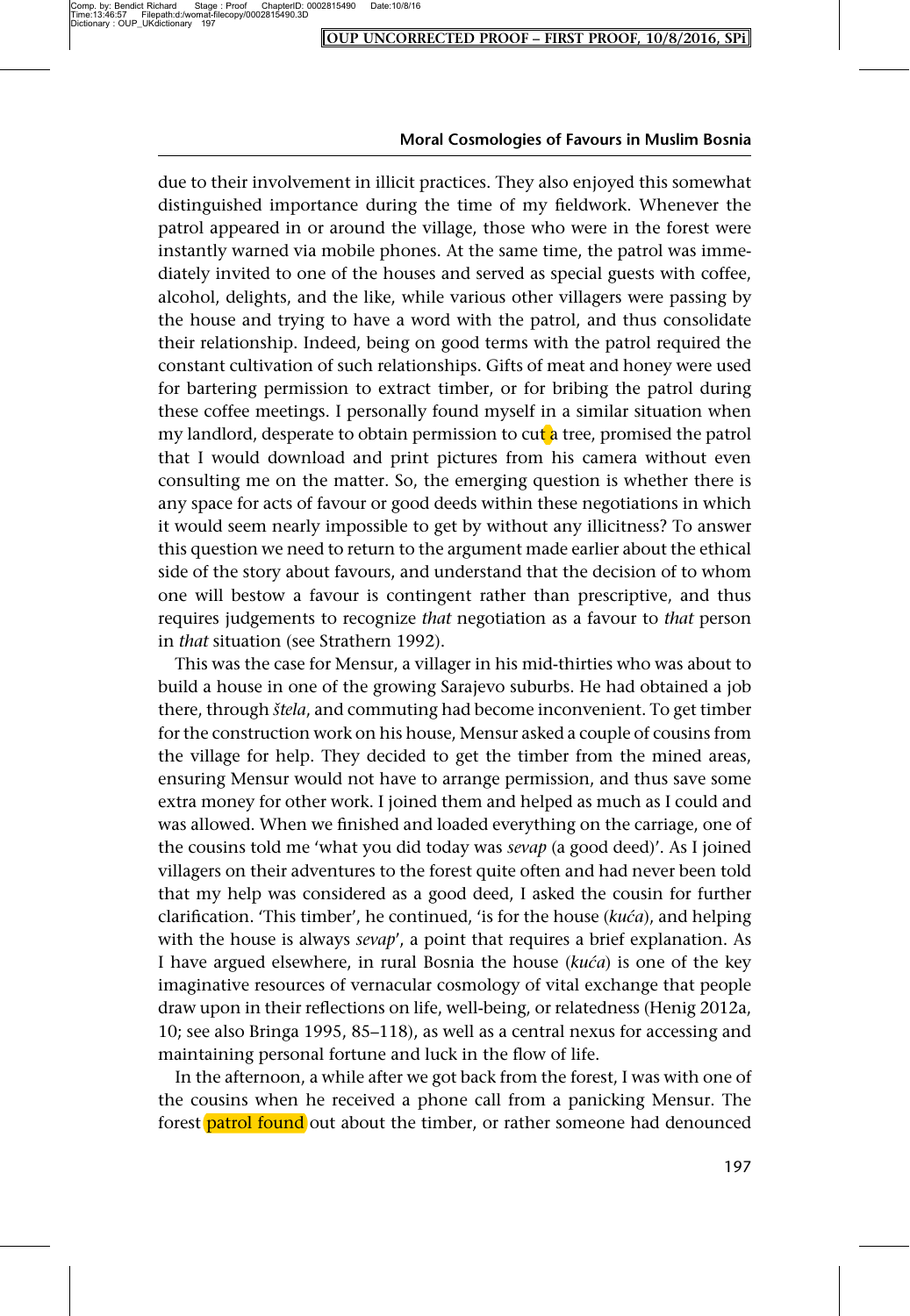#### **David Henig**

Mensur, and was on the way to see him. When we came to Mensur's house, we found him stressed over whether he would get a fine, because he did not negotiate any 'form' of permission beforehand. Moreover, this time the patrol was someone new and none of the neighbours could locate him in any known social networks. When the patrol arrived, Mensur and his cousins apologized, but then immediately explained that there was no commercial intention in cutting the trees, and that he needed it for his house. One of the cousins repeated 'this was for the house, and helping with the house is *sevap*', highlighting that it has nothing to do with any illicit business but with good deeds, that is, with the very vital exchange between the living and the Almighty. The patrol repeated that Mensur should at least have asked first, but said that Mensur could get a little bit more if he needed it, and that this was *halal*. However, next time he needed to let the patrol know.

As this case study illustrates, there is no lack of illicitness involved in villagers' interactions and negotiations with the patrol to extract the forest. On the contrary, this has long been bread and butter for numerous villagers as one 'has to live' and struggle to get by. However, the question of how one can get by without losing the sense of self-worth through being a good Muslim remains. As the case of Mensur illustrates, there are moments and situations that have the potentiality to become a favour, or a good deed, that go beyond notions of legal/illegal as they are apprehended as particular ethical decisions here and now. This brings me back to the argument that a favour is not a distinct class of action as such, but is rather a potentiality immanent to an action or an event, and falls into the category of ethical decisions to do a favour to *that* person in *that* situation. Here, in the case of Mensur, the potentiality was accentuated firstly by the notion and subsequently by the act of recognition that 'helping with the house is always *sevap* (a good deed)', hence granting Mensur 'permission' to get extra timber without invoking any illicitness, that is, *štela* or *veze*. This recognition re-animated the situation of negotiation with the patrol as a matter of vital exchange of good deeds for earning merits in one's personal eschatology, that is, in the moral register of being *halal*.

# **Conclusion: Good Deeds as Favours**

What is a favour? And what could an act of favour, as encompassed in a Muslim moral cosmology of vital exchange and instantiated in everyday ethics, look like? In the literature, the act of doing a favour is often described interchangeably with notions of corruption, nepotism, or bribery. The question thus arising from this chapter and, indeed, from the volume as a whole is, what makes a favour a distinct act of exchange? Or is there anything distinct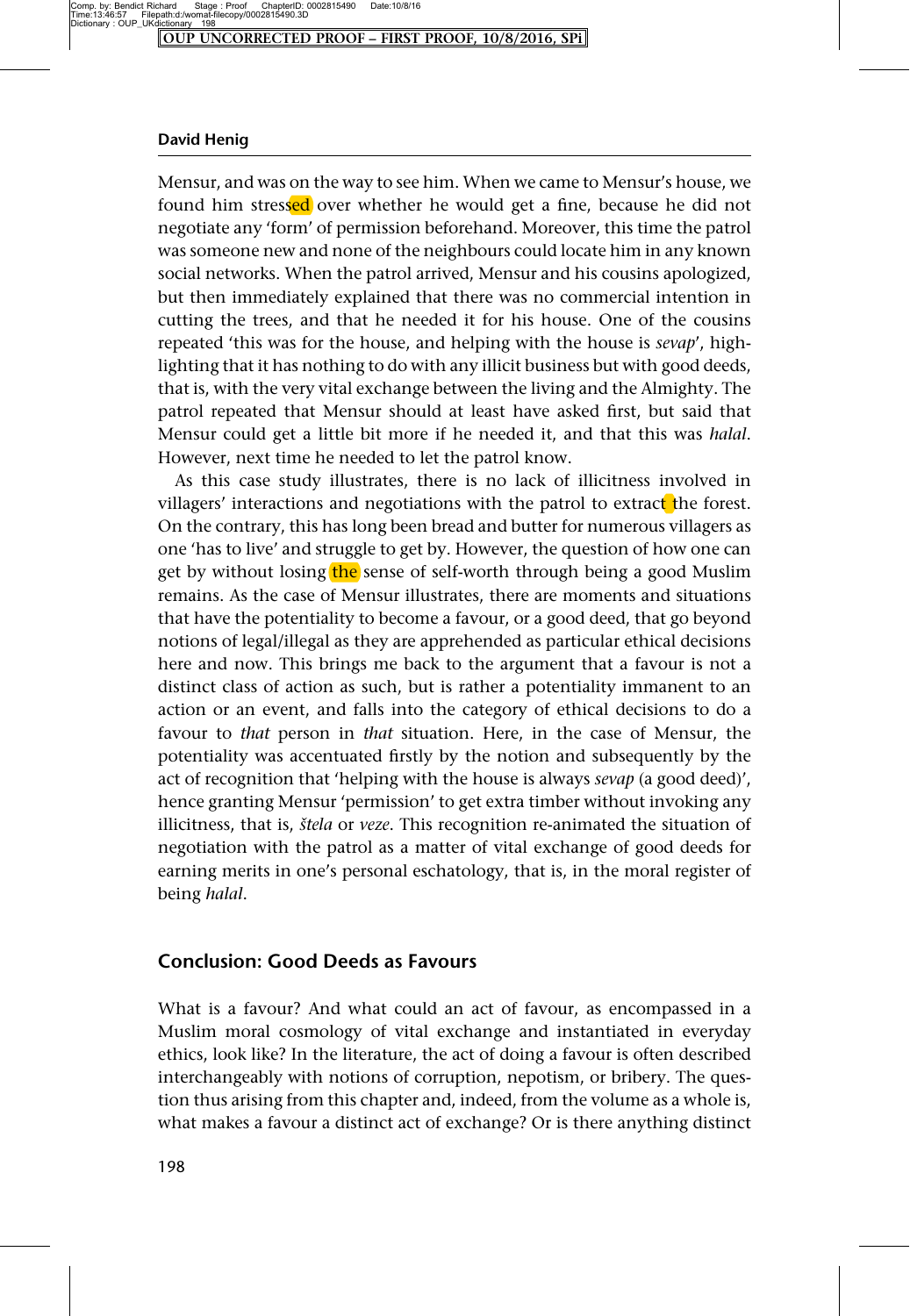# **Moral Cosmologies of Favours in Muslim Bosnia**

about favours at all? This chapter has sought to demonstrate the need for differentiation between these concepts, their immoralities/moralities, their value, and the ethical conduct these entail. If the acts of gift exchange and reciprocity are pervasive features of human economy (Hann this volume), then we may want to consider a parallel social history of favours in the history of human economy as well (for a similar approach more generally see Graeber 2001, 2011). One way to do so, as suggested in this chapter, is to follow the path outlined by Caroline Humphrey and Julian Pitt-Rivers. As they both persuasively illustrated, an act of favour—*gratuitousness*—expresses a distinct potentiality of human action, forms of relatedness, and their ethical qualities which are largely shared across time, moral traditions, and regions. A favour as an act of gratuity has a moral value by virtue of not being conceived within a transactional framework, and therefore should not be so easily lumped together with notions of corruption, nepotism, or bribery (Humphrey this volume). However, as Pitt-Rivers reminds us, unlike 'pure' or 'free' gifts, a favour demands reciprocity, though a non-transactional one, including sentiments, affects, a prayer, and an acknowledgement of merits. Therefore, this argument needs to be ethnographically substantiated and contextualized, as such potentiality is often instantiated in grace events, through specific forms of religious etiquette, forms of relatedness, moral aesthetics, and more generally in everyday ethics (Lambek 2010). With this in mind, I discussed how such an economy of favours may be ethnographically approximated in postsocialist, post-war Bosnia-Herzegovina.

This chapter started with the speech of the Bosnian grand mufti and his use of *halal* and *haram* categories of moral imagination and ethical conduct in his critique of corruption and illicit economic practices. I suggested that we take the grand mufti's argument seriously for two reasons. Firstly, it offers a way to shed a different light on debates about corruption and favours, that is, from the perspective of Muslim moral cosmology as it is instantiated and negotiated in Muslims' everyday ethical actions and practices. Indeed, I showed that day-to-day life is, for many villagers, a struggle and a constant balancing between the realms of 'getting by' under the conditions of precarious post-socialist and post-war development and at the same being a good Muslim, that is, acting the *halal* way. To straddle this divide, in a noncorrupted, gratuitous, and thus *halal* way, is informed by the etiquette of good deeds and merits (*sevap*), as I illustrated with three ethnographic case studies. The notion of good deeds (*sevap*) emerges here as an ethnographic instance of *gratuitousness* or favour. In turn, I argued, Bosnian Muslims' engagement in the economy of good deeds needs to be understood in the wider cosmology of life apprehended as an ongoing flow of vital exchange between the living, the dead and the Almighty that earns merits in one's personal eschatology.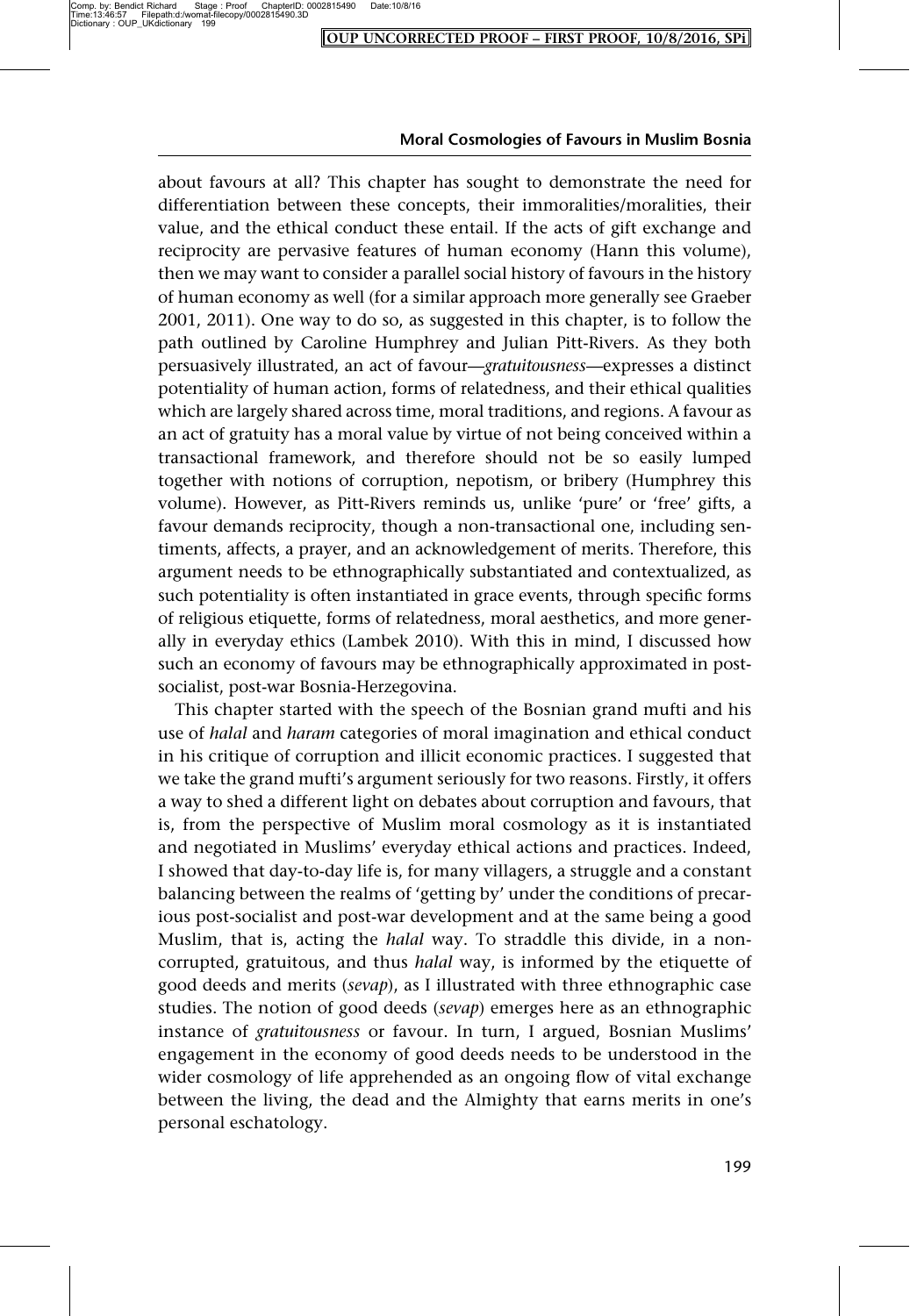## **David Henig**

Secondly, the perspective proposed by the grand mufti offers a distinct way of thinking about the issues of illicit economic practices, predominantly described as a realm of informal economy, corruption, and the like. I argued, following Gerald Creed's work (2011), that the latter arguments continue to reproduce ethnocentric Cold War analytical categories, and also policies (e.g. UNDP Report 2009). By re-animating the debates on illicit economies as a matter of *halal* and *haram*—that is, from the perspective of a Muslim moral cosmology—the grand mufti's speech provides us with yet another conceptual toolkit to re-imagine the dominant ethnocentric analytical concepts and arguments on grassroots economies, moralities, and the notions of value after socialism. And this brings us back to the need to appreciate the distinct moralities and ethical conduct between normative concepts such as corruption, nepotism, and bribery, and favours, here described as an act of good deed.

To conclude let us return to the Muslim villager Zahid, who criticized the grand mufti so vigorously at the beginning of this chapter. When Zahid denounced the highest Bosnian Muslim religious authority for being involved in illicit economic conduct, everyone in the room nodded, although we all knew that Zahid, like other fellow neighbours and friends sitting around the table, had been involved in various trickeries and *štela* practices as well. We also knew, however, that unlike the grand mufti who has been receiving *redovna plaća* (regular income), Zahid and his family have been without any regular income for a decade. Yet he, like many of his Bosnian fellows, needed to somehow get by, he 'had to live', without losing his sense of being a good Muslim. The speech, however, implied to Zahid, that what he was doing to feed his family made him less worthy as a Muslim than people like the grand mufti. Of course he was aware of the need to live the *halal* way for his personal eschatology and he struggled every day to do so. And being involved in the economy of good deeds was a way for villagers like Zahid to balance such moral ambiguities. Indeed, when I asked him about the ambiguity of his earlier critical judgements against the grand mufti as being corrupted during one of his many illicit negotiations with the forest patrol, he immediately replied without any hesitation, 'a good deed is not a crime' ('*sevap nije zlocˇin'*).

# **References**

- Al-Mohammad, Hayder, and Daniela Peluso. 2012. 'Ethics and the "Rough Ground" of the Everyday: The Overlappings of Life in Postinvasion Iraq'. *HAU: Journal of Ethnographic Theory* 2(2): pp. 42–58.
- Banfield, Edward C. 1958. *The Moral Basis of a Backward Society*. Glencoe, Illinois: Free Press.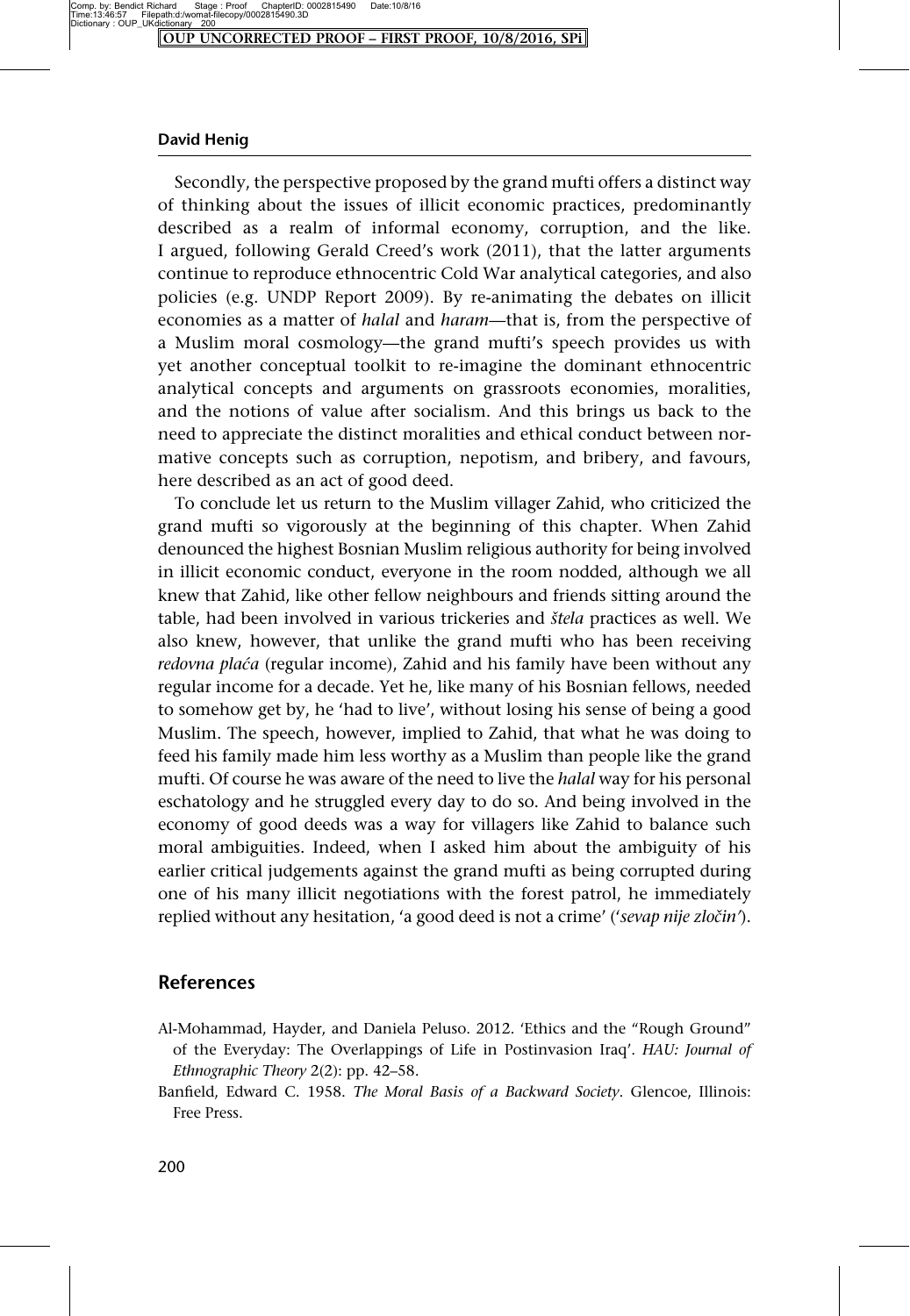- Barraud, Cecile, Daniel de Coppet, André Iteanu, and Raymond Jamous. 1994. *Of Relations and the Dead: Four Societies Viewed from the Angle of Their Exchanges.* Oxford: Berg.
- Benthall, Jonathan. 1999. 'Financial Worship: The Quranic Injunction of Almsgiving'. *Journal of the Royal Anthropological Institute* 5(1): pp. 27–42.

Boissevain, Jeremy. 1974. *Friends of Friends.* Oxford: Blackwell.

- Bringa, Tone. 1995. *Being Muslim the Bosnian Way: Identity and Community in a Central Bosnian Village.* Princeton: Princeton University Press.
- Brković, Čarna. 2015a. 'Brokering the Grey Zones: Pursuits of Favours in a Bosnian Town'. In *Ethnographies of Grey Zones in Eastern Europe: Relations, Border and Invisibilities*, edited by Ida Harboe Knudsen and Martin Demant Frederiksen, pp. 57–72. London: Anthem Press.

Brkovič, Čarna. 2015b. 'Management of Ambiguity: Favours and Flexibility in Bosnia and Herzegovina'. *Social Anthropology/Antropologie Sociale*, 23(3): pp. 268–82.

- Carrithers, Michael. 2005. 'Anthropology as a Moral Science of Possibilities'. *Current Anthropology* 46(3): pp. 433–56.
- Creed, Gerald W. 2011. *Masquerade and Postsocialism: Ritual and Cultural Dispossession in Bulgaria.* Bloomington: Indiana University Press.
- Gilsenan, Michael. 1982. *Recognizing Islam*. London: Croom Helm.
- Graeber, David. 2001. *Toward An Anthropological Theory of Value: The False Coin of Our Own Dreams.* New York: Palgrave.
- Graeber, David. 2011. *Debt: The First 5,000 Years*. New York: Melville House.
- Haller, Dieter, and Cris Shore, eds. 2005. *Corruption: Anthropological perspective.* London: Pluto Press.
- Hart, Kimberly. 2013. *And Then We Work for God: Rural Sunni Islam in Western Turkey.* Stanford: Stanford University Press.
- Henig, David. 2012a. ' "Knocking on My Neighbour's Door": On Metamorphoses of Sociality in Rural Bosnia'. *Critique of Anthropology* 32(1): pp. 3–19.
- Henig, David. 2012b. 'Iron in the Soil: Living with Military Waste in Bosnia-Herzegovina'. *Anthropology Today*. 28(1): pp. 21–3.
- Henig, David. 2014. 'Tracing Creative Moments: Towards the Emergence of Trans-local Dervish Cults in Bosnia-Herzegovina'. *Focaal: Journal of Global and Historical Anthropology* 68(1): pp. 97–110.
- Henig, David. n. d. *The Embers of Allah*. (Book Manuscript).
- Humphrey, Caroline, and Stephen Hugh-Jones, eds. 1992. *Barter, Exchange and Value: An Anthropological Approach.* Cambridge: Cambridge University Press.
- Jasarevic, Larisa. 2012. 'Grave Matters and the Good Life: On a Finite Economy in Bosnia'. Cambridge Anthropology 30(1): pp. 25–39.
- Keane, Webb. 2014. 'Affordances and Reflexivity in Ethical Life: An Ethnographic Stance'. *Anthropological Theory* 14(1): pp. 3–26.
- Laidlaw, James. 2000. 'A Free Gift Makes No Friends'. *The Journal of Royal Anthropological Institute* 6(4): pp. 617–34.
- Laidlaw, James. 2014. *The Subject of Virtue: An Anthropology of Ethics and Freedom.* Cambridge: Cambridge University Press.
- Lambek, Michael, ed. 2010. *Ordinary Ethics: Anthropology, Language, and Action.* New York Fordham University Press.